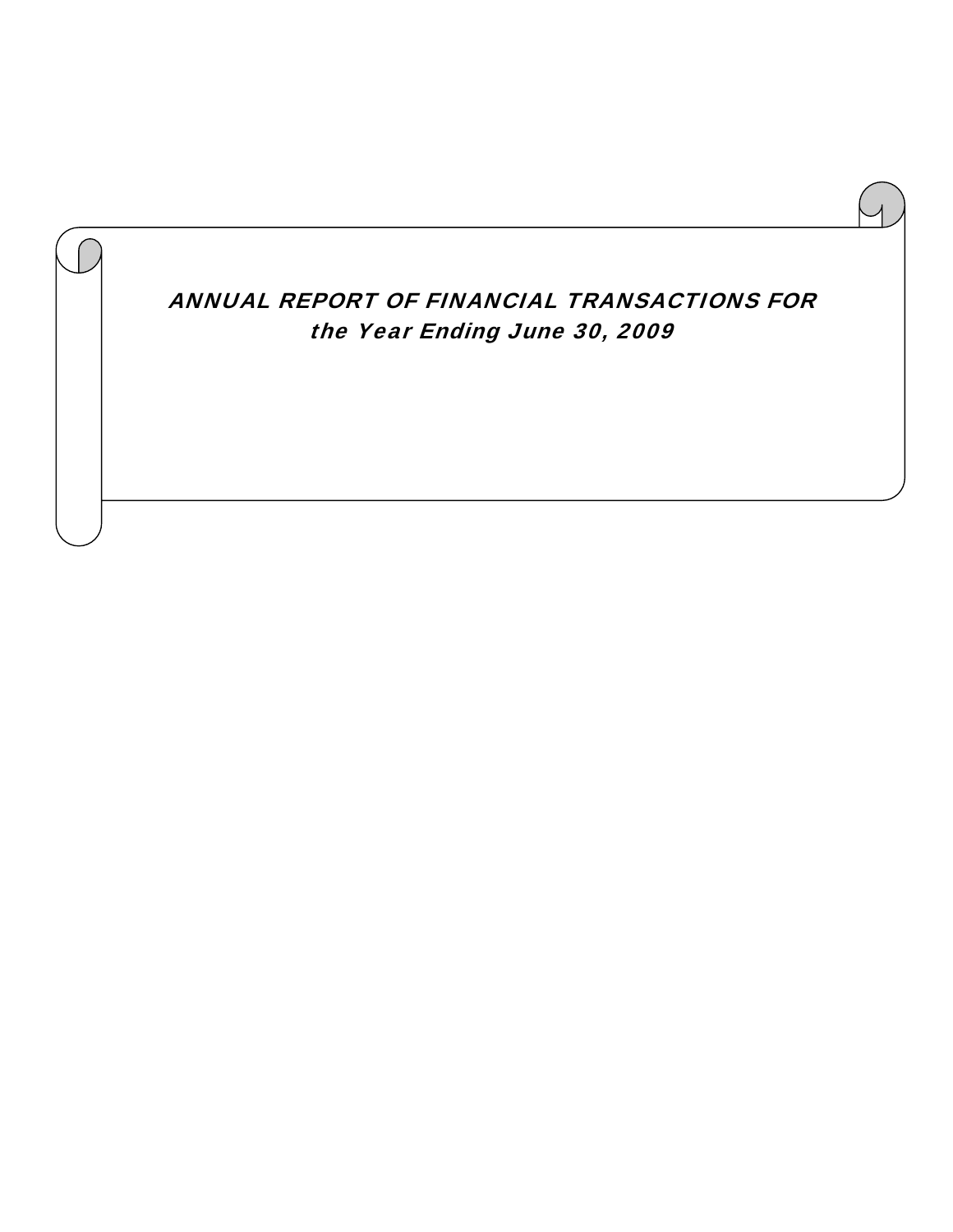# **County of El Dorado Counties Financial Transactions Report Statistics and Summary**

| <b>Fiscal Year</b>                                                                                      | 2009                                                      |        |                                                             |  |
|---------------------------------------------------------------------------------------------------------|-----------------------------------------------------------|--------|-------------------------------------------------------------|--|
| Current Transient Lodging Tax Rate                                                                      |                                                           |        | 10.000                                                      |  |
|                                                                                                         | Effective Date of Current Transient Lodging Tax Rate      |        | 3/26/2004                                                   |  |
| Current Utility User Tax Rate                                                                           |                                                           |        | $-0.000$                                                    |  |
|                                                                                                         | Current Year Property Tax Delinquency as of June 30, 2009 |        | 5.701                                                       |  |
| as a Percent of Tax Levy                                                                                |                                                           |        |                                                             |  |
| Appropriations Limits                                                                                   |                                                           |        | 156,120,057                                                 |  |
| Total Annual Appropriations Subject to Limit                                                            |                                                           |        | 116,231,905                                                 |  |
| <b>Beginning Fund Balance</b>                                                                           |                                                           |        | \$156,328,918                                               |  |
| Add: Revenues During Fiscal Year                                                                        |                                                           |        | \$262,448,188                                               |  |
| Transfers In                                                                                            |                                                           |        | \$1,156,594                                                 |  |
| Adjustments (Specify, maximum of 5 entries)                                                             |                                                           |        | \$156,749                                                   |  |
| Specify:                                                                                                |                                                           |        | Amount:                                                     |  |
| Prior Year Audit Adjustments                                                                            |                                                           |        | 156,749                                                     |  |
|                                                                                                         |                                                           | Total: | \$156,749                                                   |  |
| <b>Total Adjustments and Transfers In</b><br><b>Subtotal</b><br>Deduct: Expenditures During Fiscal Year |                                                           |        | $\overline{31,313,343}$<br>\$420,090,449<br>\$284, 418, 073 |  |
| <b>Transfers Out</b>                                                                                    |                                                           |        | \$702,723                                                   |  |
| Adjustments (Specify, maximum of 5 entries)                                                             |                                                           |        |                                                             |  |
| Specify:                                                                                                |                                                           |        | Amount:                                                     |  |
|                                                                                                         |                                                           |        |                                                             |  |
| <b>Total Adjustments and Transfers Out</b><br><b>Ending Fund Balance</b>                                |                                                           |        | \$702,723<br>\$134,969,653                                  |  |

 $\mathcal{A}$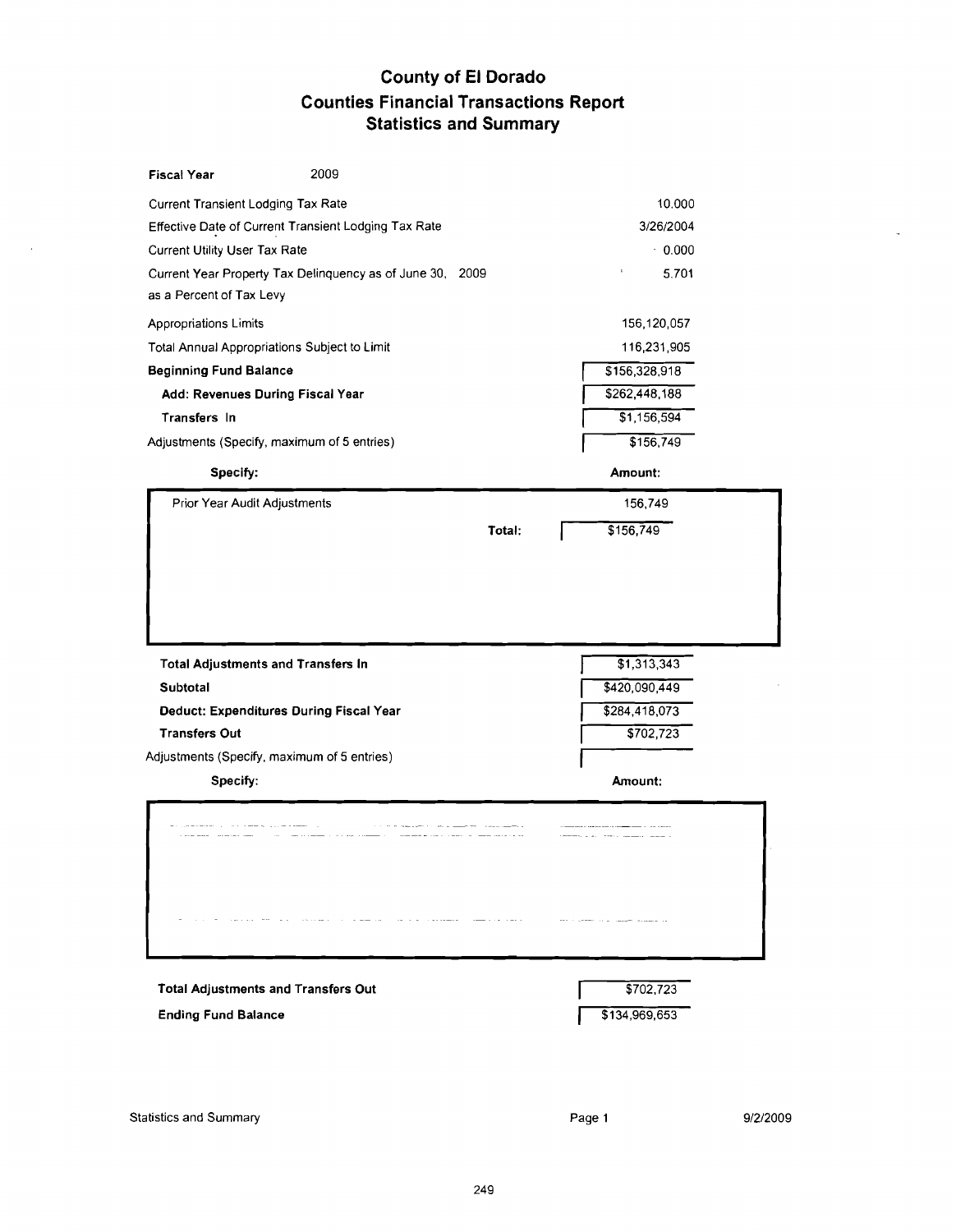# **County of El Dorado Counties Financial Transactions Report Balance Sheet**

| <b>Fiscal Year</b>                          | 2009 -       |                        |                              |                         |
|---------------------------------------------|--------------|------------------------|------------------------------|-------------------------|
|                                             |              |                        | <b>Government Fund Types</b> |                         |
|                                             | A            | в                      | C                            | D                       |
|                                             | General      | <b>Special Revenue</b> | <b>Debt Service</b>          | <b>Capital Projects</b> |
| <b>Assets</b>                               |              |                        |                              |                         |
| <b>Current Assets</b>                       | 35,373,189   | 123,710,903            | 2,352,148                    | 5,009,247               |
| <b>Non-Current Assets</b>                   |              |                        |                              |                         |
| <b>Total Assets</b>                         | \$35,373,189 | \$123,710,903          | \$2,352,148                  | \$5,009,247             |
| Liabilities                                 |              |                        |                              |                         |
| <b>Current Liabilities</b>                  | 6.751.567    | 24,309,789             | 26,453                       | 198,420                 |
| Non-Current Liabilities                     |              | 189,605                |                              |                         |
| <b>Total Liabilities</b>                    | \$6,751,567  | \$24,499,394           | \$26,453                     | \$198,420               |
| <b>Retained Earnings/Fund Balance</b>       |              |                        |                              |                         |
| Reserved                                    | 16,352,766   | 11.563,731             | 2,248,122                    | 563,969                 |
| Unreserved                                  | 12,268,856   | 87 647,778             | 77,573                       | 4,246,858               |
| <b>Total Retained</b><br>Earnings/          | \$28,621,622 | \$99,211,509           | \$2,325,695                  | \$4,810,827             |
| <b>Fund Balance</b>                         |              |                        |                              |                         |
| <b>Total Fund Equity</b>                    | \$28,621,622 | \$99,211,509           | \$2,325,695                  | \$4,810,827             |
| <b>Total Liabilities</b><br>and Fund Equity | \$35,373,189 | \$123,710,903          | \$2,352,148                  | \$5,009,247             |

 $\sim 10$ 

 $\frac{1}{2}$ 

 $\mathcal{A}^{\mathcal{A}}$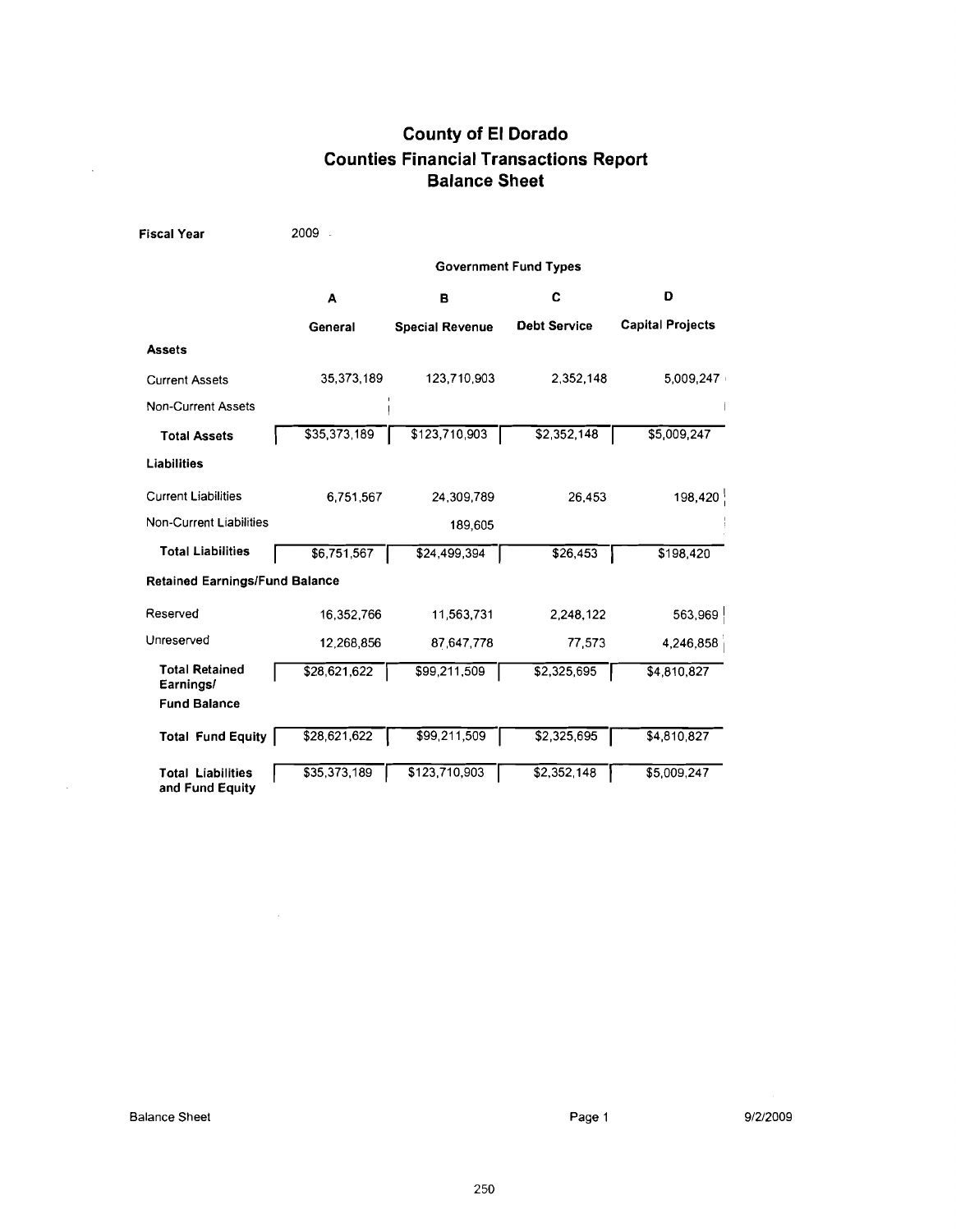# **County of El Dorado Counties Financial Transactions Report Balance Sheet**

| <b>Fiscal Year</b>                                        | 2009                          |                         |                                       |                                       |                                   |
|-----------------------------------------------------------|-------------------------------|-------------------------|---------------------------------------|---------------------------------------|-----------------------------------|
|                                                           | <b>Proprietary Fund Types</b> |                         | <b>Fiduciary Fund</b><br><b>Types</b> | <b>Account Groups</b>                 |                                   |
|                                                           | Е                             | F                       | G                                     | н                                     | L                                 |
|                                                           | <b>Enterprise</b>             | <b>Internal Service</b> | <b>Trust And Agency</b>               | <b>General Fixed</b><br><b>Assets</b> | General Long-<br><b>Term Debt</b> |
| <b>Assets</b>                                             |                               |                         |                                       |                                       |                                   |
| <b>Current Assets</b>                                     | 396,629                       | 50,484,197              | 73,539,689                            |                                       |                                   |
| <b>Non-Current Assets</b>                                 | 4,137,089                     | 6.035.996               |                                       | 168,618,968                           | \$25,355,305                      |
| <b>Total Assets</b>                                       | \$4,533,718                   | \$56,520,193            | \$73,539,689                          | \$168,618,968                         | \$25,355,305                      |
| <b>Liabilities</b>                                        |                               |                         |                                       |                                       |                                   |
| <b>Current Liabilities</b>                                | 180.452                       | 1,972,066               |                                       |                                       |                                   |
| Non-Current Liabilities                                   | 31,127                        | 29,831,572              |                                       |                                       | \$25,355,305                      |
| <b>Total Liabilities</b>                                  | \$211,579                     | \$31,803,638            | \$0                                   |                                       | \$25,355,305                      |
| <b>Fund Equity</b>                                        |                               |                         |                                       |                                       |                                   |
| <b>Contributed Capital</b>                                | 2,569,499                     | 6,006,375               |                                       |                                       |                                   |
| <b>Investment in General</b><br><b>Fixed Assets</b>       |                               |                         |                                       | \$168,618,968                         |                                   |
| <b>Retained Earnings/Fund Balance</b>                     |                               |                         |                                       |                                       |                                   |
| Reserved                                                  | 100                           | 2,267,287               | 73,539,689                            |                                       |                                   |
| Unreserved                                                | 1,752,540                     | 16,442,893              |                                       |                                       |                                   |
| <b>Total Retained</b><br>Earnings/<br><b>Fund Balance</b> | \$1,752,640                   | \$18,710,180            | \$73,539,689                          |                                       |                                   |
| <b>Total Fund Equity</b>                                  | $\overline{4,322,139}$        | \$24,716,555            | \$73,539,689                          | \$168,618,968                         |                                   |
| <b>Total Liabilities</b><br>and Fund Equity               | \$4,533,718                   | \$56,520,193            | \$73,539,689                          | \$168,618,968                         | \$25,355,305                      |

 $\sim$   $\sim$ 

9/2/2009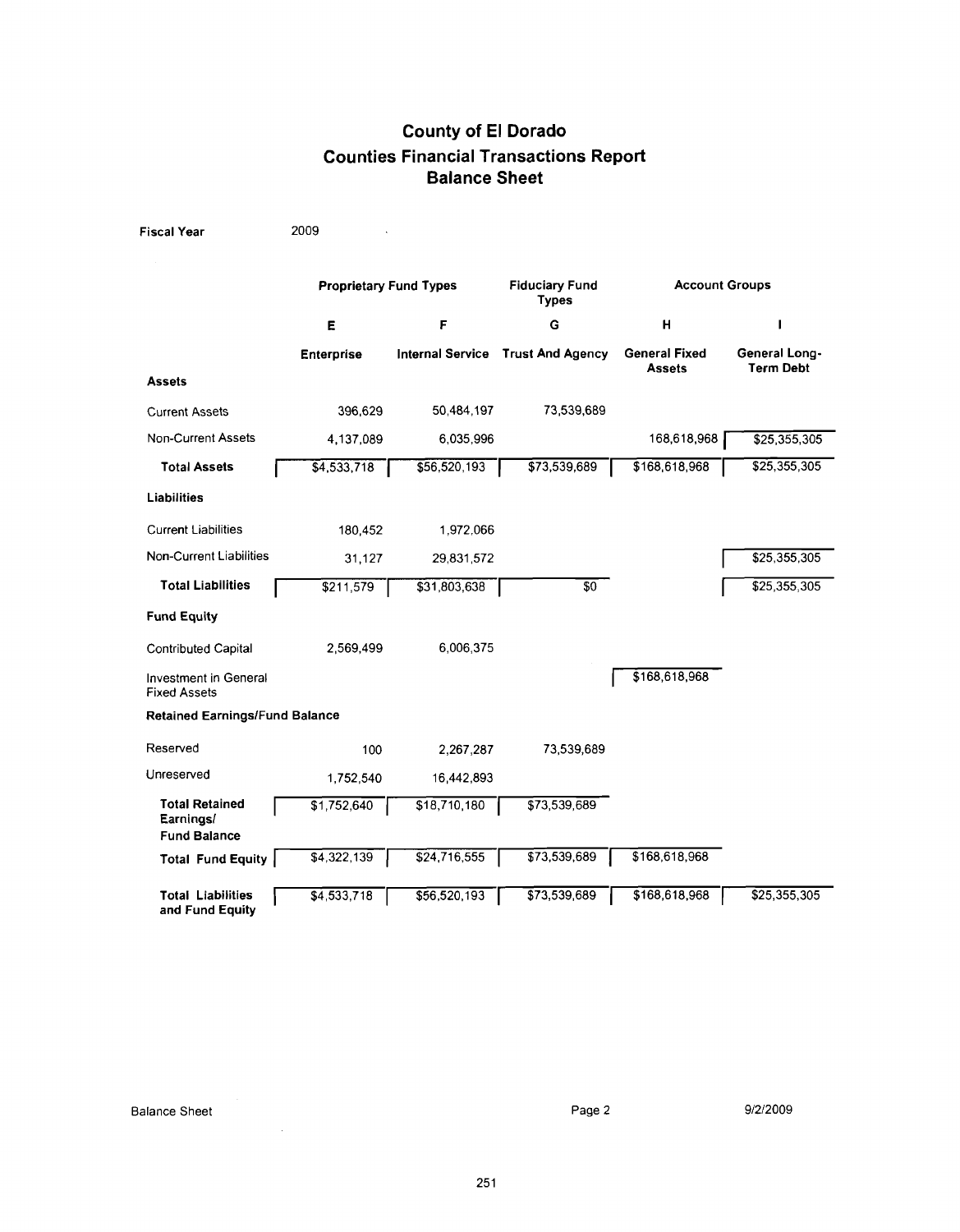**Taxes: Property Taxes and Other Taxes** 

| <b>Fiscal Year</b>                        | 2009                                              |        |              |        |
|-------------------------------------------|---------------------------------------------------|--------|--------------|--------|
| <b>Property Taxes</b>                     |                                                   |        |              |        |
| County Wide Secured and Unsecured         |                                                   |        | 58,759,428   |        |
|                                           | Supplemental County Wide Secured and Unsecured    |        | 363,640      |        |
|                                           | Less Than County Wide Funds Secured and Unsecured |        | 5,310,519    |        |
| Secured and Unsecured                     | Supplemental Less Than County Wide Funds          |        |              | 25,103 |
|                                           | Property Tax In-Lieu of Vehicle License Fees      |        | 17,771,139   |        |
| Voter Approved Indebtedness               |                                                   |        |              |        |
| Supplemental Voter Approved Indebtedness  |                                                   |        |              |        |
| Prior Year Secured and Unsecured          |                                                   |        |              | 49,211 |
|                                           | Supplemental Prior Year Secured and Unsecured     |        | 937,070      |        |
| <b>Total Property Taxes</b>               |                                                   |        | \$83,216,110 |        |
| <b>Other Taxes</b>                        |                                                   |        |              |        |
| Sales and Use Taxes                       |                                                   |        | 6,753,118    |        |
| In-Lieu Local Sales and Use Taxes         |                                                   |        | 2,779,679    |        |
| Transportation Tax (Non-Transit Purposes) |                                                   |        | 558,119      |        |
| Property Transfer                         |                                                   |        | 1,127,922    |        |
| Transient Lodging (Room Occupancy)        |                                                   |        | 1,799,620    |        |
| Timber Yield                              |                                                   |        |              | 53,712 |
| Aircraft                                  |                                                   |        |              |        |
| Construction Development Taxes            |                                                   |        |              |        |
| Utility Users Tax                         |                                                   |        |              |        |
| Other (Specify, maximum of 5 entries)     |                                                   |        |              | \$60   |
| Specify:                                  |                                                   |        | Amount:      |        |
| Race Horse                                |                                                   |        | 60           |        |
|                                           |                                                   | Total: | \$60         |        |

|  | <b>Total Other Taxes</b> |  |
|--|--------------------------|--|
|  |                          |  |

|  | \$13,072,230 |
|--|--------------|
|--|--------------|

Г

Taxes: Property Taxes and Other Taxes

Page 1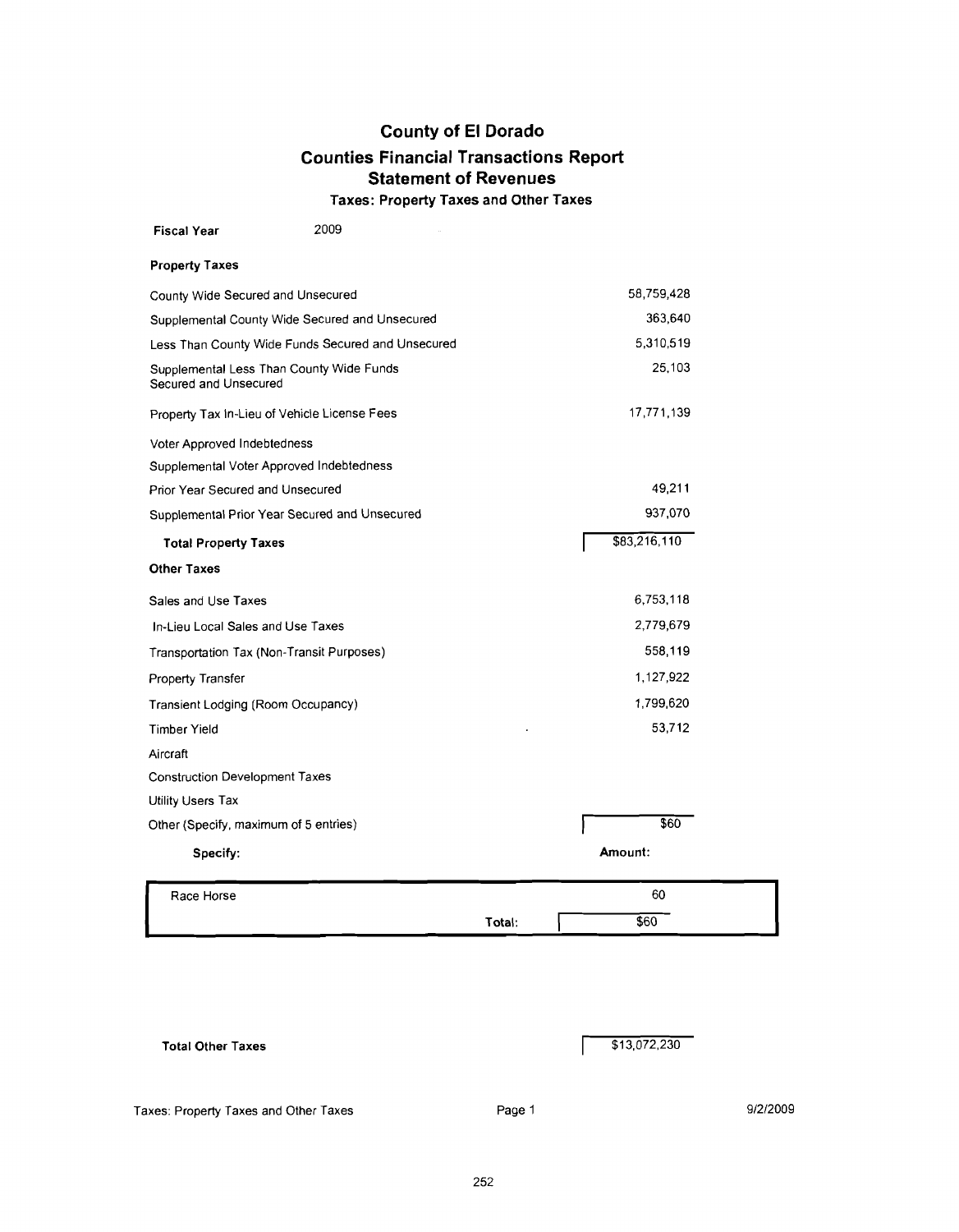#### **Licenses, Permits and Franchises**

| Other Licenses and Permits (Specify, maximum of 5 entries) | \$1,353,151 |
|------------------------------------------------------------|-------------|
| Franchises                                                 | 2,178,784   |
| <b>Zoning Permits</b>                                      | 366,686     |
| Road Privileges and Permits                                | 67,530      |
| <b>Construction Permits</b>                                | 7,188,332   |
| <b>Business Licenses</b>                                   | 333,993     |
| <b>Animal Licenses</b>                                     | 254.583     |
| 2009<br><b>Fiscal Year</b>                                 |             |

|                                  | Total: | \$1,353,151 |  |
|----------------------------------|--------|-------------|--|
| Alarm, Concealed Weapons Permit  |        | 266,766     |  |
| Health, EIR, Food Permits        |        | 409.793     |  |
| River, Pool, Water, Well Permits |        | 353,789     |  |
| Underground Storage              |        | 115,829     |  |
| Marriage Licenses                |        | 206.974     |  |
|                                  |        |             |  |

**Total Licenses, Permits and Franchises** 

\$11,743,059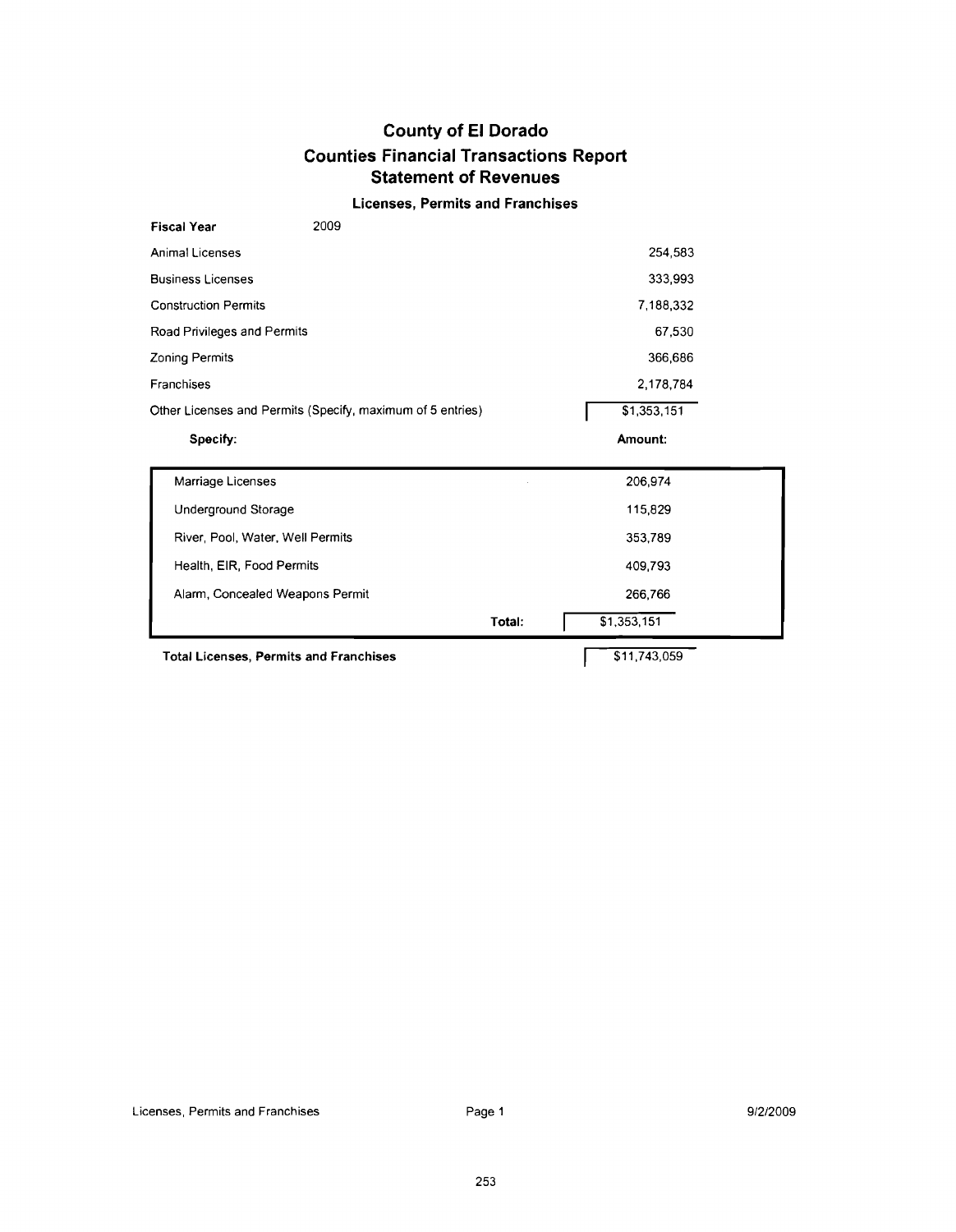$\hat{\boldsymbol{\alpha}}$ 

#### **Fines, Forfeitures and Penalties**

| <b>Fiscal Year</b>                                 | 2009 |                            |  |
|----------------------------------------------------|------|----------------------------|--|
| Vehicle Code Fines                                 |      | 429.544                    |  |
| Other Court Fines                                  |      | 1,173,378<br>$\sim$        |  |
| <b>Forfeitures and Penalties</b>                   |      | 253.624                    |  |
| Penalties and Cost on Delinguent Taxes             |      | 4.101.913                  |  |
| <b>Total Fines, Forfeitures and Penalties</b><br>. |      | \$5,958,459<br>----------- |  |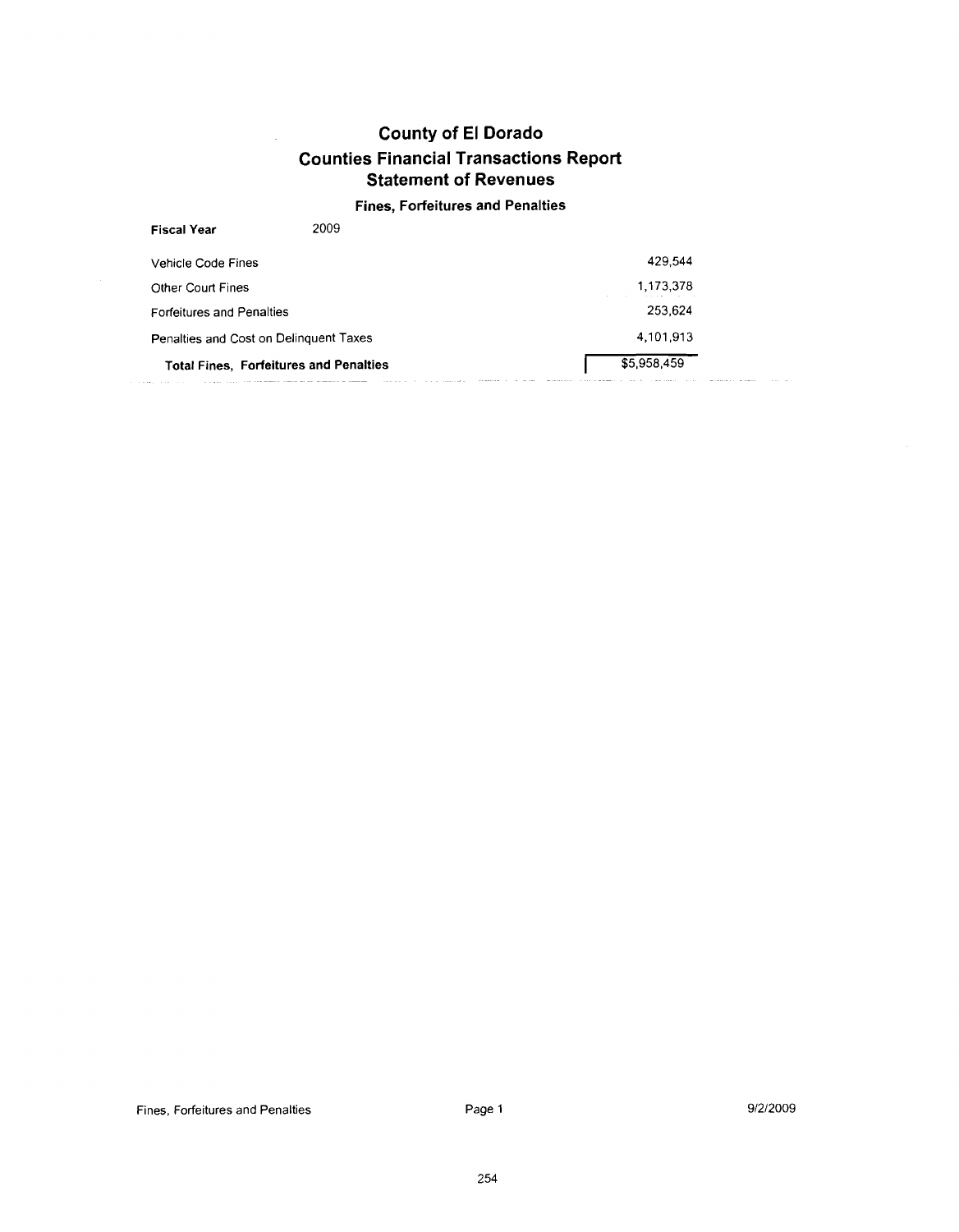#### **Revenue From the Use of Money and Property**

| <b>Fiscal Year</b>           | 2009                                             |             |
|------------------------------|--------------------------------------------------|-------------|
| Interest                     |                                                  | 2.146,962   |
| <b>Rents and Concessions</b> |                                                  | 89,856      |
| Rovalties                    |                                                  |             |
|                              | Total Revenue from the Use of Money and Property | \$2,236,818 |

Revenue From the Use of Money and Property **Page 1** Page 1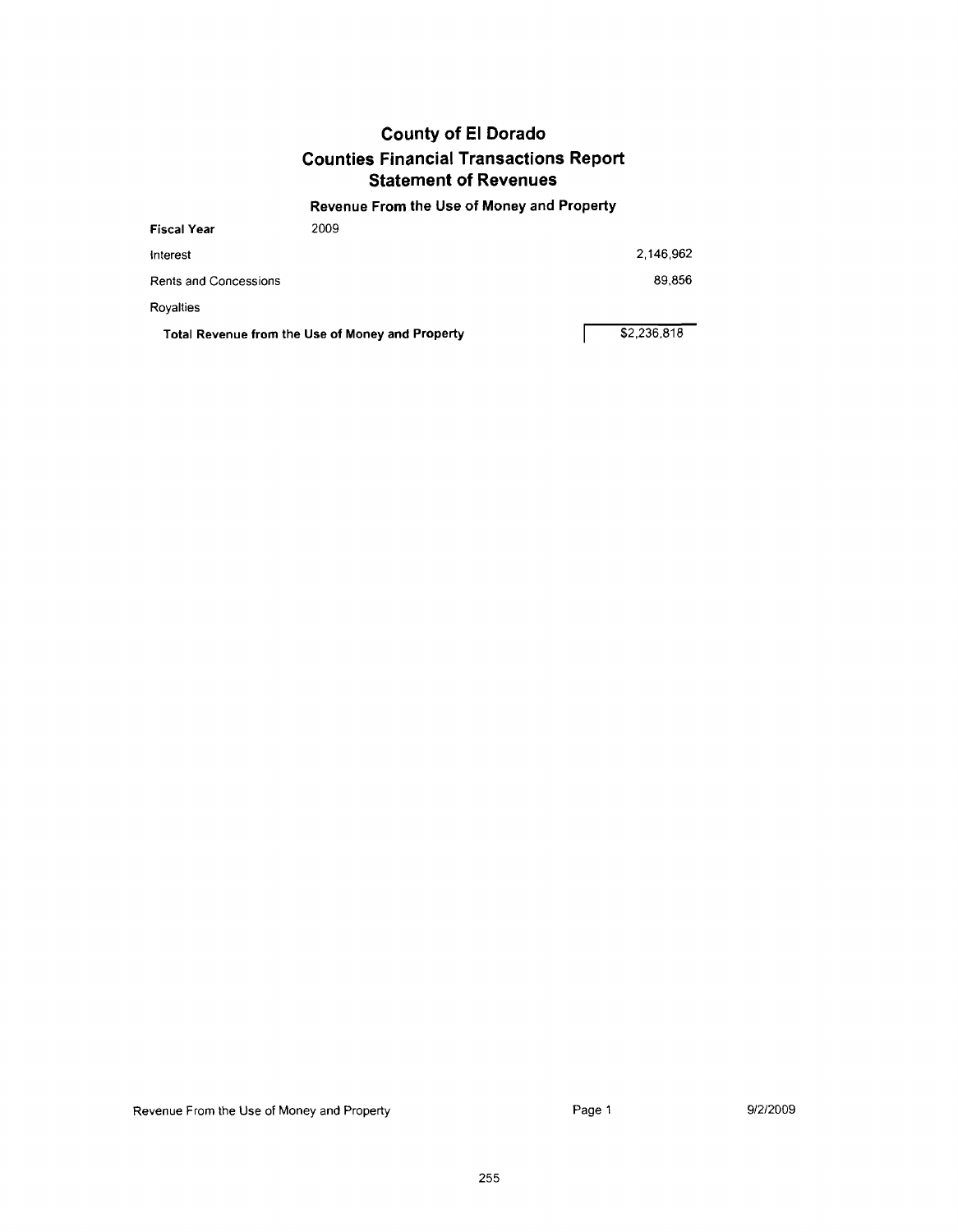### **County of El Dorado Counties Financial Transactions Report Statement of Revenues Aid From Other Governmental Agencies** - **State**

Fiscal Year 2009 State 5,614,115 Highway Users Tax Motor Vehicle In-Lieu Tax Realignment from the Vehicle License Fee (VLF) Fund 6,993,653 Other State In-Lieu Taxes Highway Property Rentals Public Assistance Administration (Include CALWORKS Admin.) 7,375,239 Public Assistance Programs (Include CALWORKS Program) 7,262,709 Realignment for Social Services 4,334,670 757,244 Aid for Agriculture 3,915,938 Aid for Construction Aid for Corrections 117,225 Aid for County Fairs Aid for Disaster 378,048 670,878 Homeowners' Property Tax Relief 37,795 Open Space Tax Relief SB 90 Mandated Costs 856,506 Off Highway Motor Vehicle License Fee 78,595 9,301,121 Roads Child Care Food/Special Milk Program Peace Officers Standards and Training 169,377 Public Defender Tobacco Tax - AB 75 / Prop. 99 150,000 Public Safety Fund - Realignment (Prop.172) 7,747,855 Health Programs Aid for Mental Health 7,354,447 Realignment for Mental Health 2,327,695 Medically Indigent Adult (MIA) Alcohol and Drug Abuse 704,346 Realignment for Health Services 1,667,096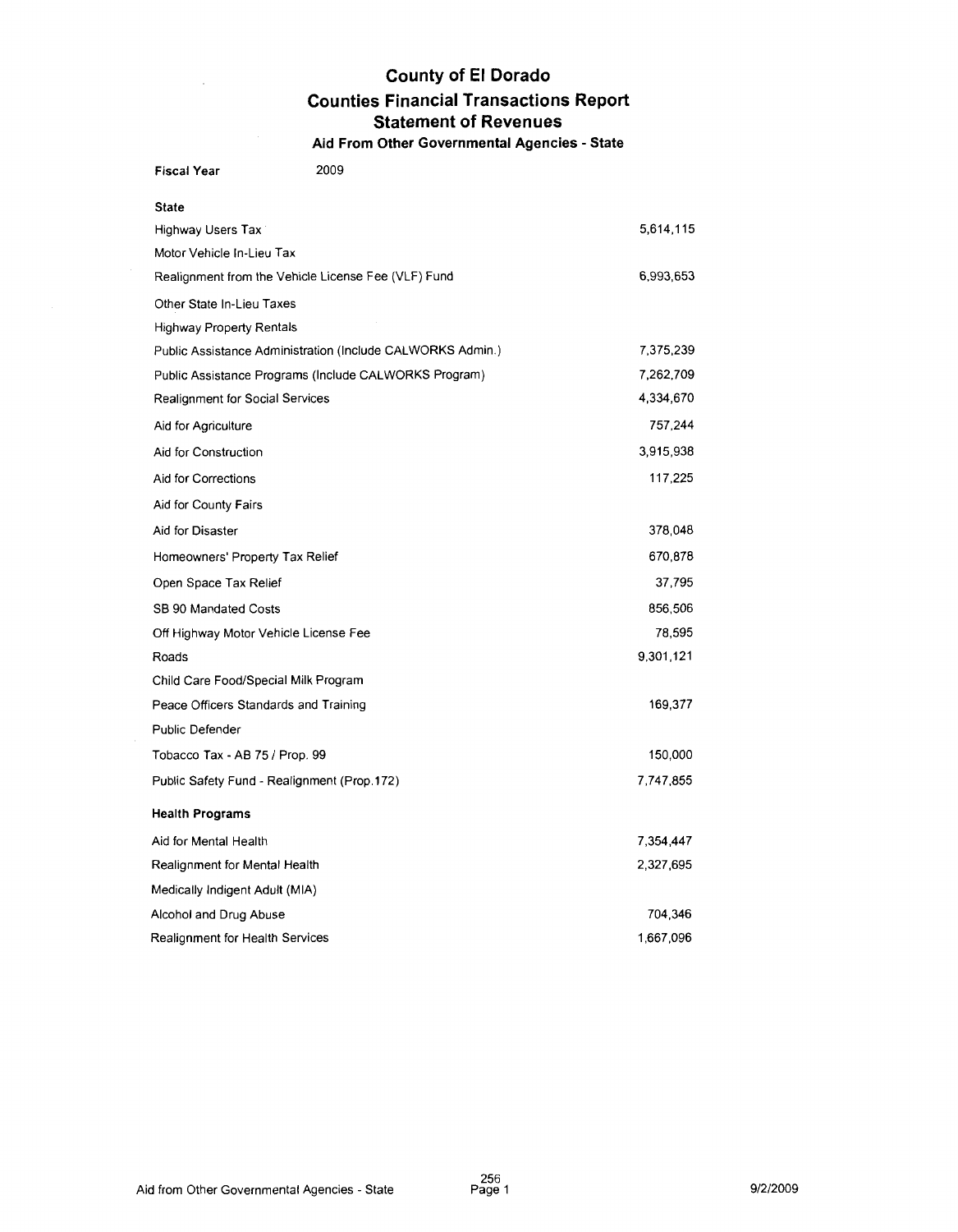### **County of El Dorado Counties Financial Transactions Report Statement of Revenues Aid From Other Governmental Agencies** - **State**

| <b>Fiscal Year</b><br>2009                                  |              |  |
|-------------------------------------------------------------|--------------|--|
| Other Aid for Health (Specify, maximum of 5 entries)        | \$5,225,455  |  |
| Specify:                                                    | Amount:      |  |
| Child Health Disability                                     | 1,134,728    |  |
| Family Planning                                             | 3,907,923    |  |
| and an and an and a<br>Health Program Grants                | 182,804      |  |
| Total:                                                      | \$5,225,455  |  |
|                                                             |              |  |
|                                                             |              |  |
| (Use applicable revenue source or specify)<br>State - Other |              |  |
| Supplemental Law Enforcement Services Fund (SLESF/COPS)     | 672,667      |  |
| Office of Criminal Justice Planning (OCJP)                  |              |  |
| Library                                                     | 72,649       |  |
| Stabilization                                               |              |  |
| Veterans Affairs Programs                                   | 29,483       |  |
| Sheriff Boating Safety                                      | 332,876      |  |
| Victim Witness Programs                                     | 256,108      |  |
| DA Programs - Family/Child/Child Support Incentive          | 1,514,765    |  |
| Civil Defense                                               |              |  |
| Aging Programs                                              | 511,522      |  |
| Law Enforcement                                             | 337,002      |  |
| Other State (Specify, maximum of 10 entries)                | \$1,894,328  |  |
| Specify:                                                    | Amount:      |  |
| State Fingerprint Identification                            | 141,105      |  |
| State Auto/WC Fraud                                         | 343,266      |  |
| St LEAP                                                     | 867,461      |  |
| State Other                                                 | 542,496      |  |
| Total:                                                      | \$1,894,328  |  |
|                                                             |              |  |
|                                                             |              |  |
| <b>Total State</b>                                          | \$78,661,407 |  |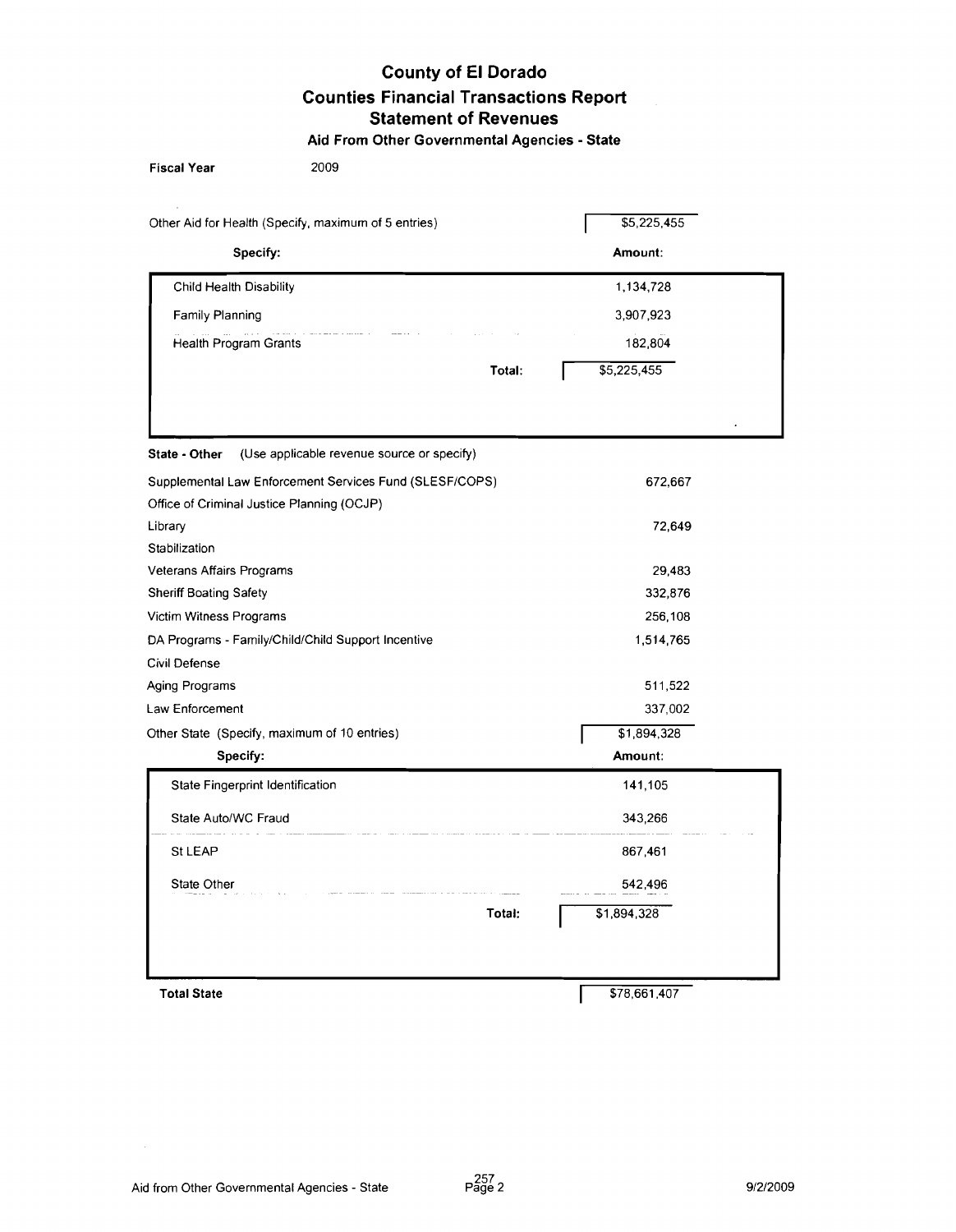### **County of El Dorado Counties Financial Transactions Report Statement of Revenues Aid From Other Governmental Agencies** - **Federal**

| <b>Fiscal Year</b>                             | 2009                                                              |                       |
|------------------------------------------------|-------------------------------------------------------------------|-----------------------|
| Federal                                        |                                                                   |                       |
| Public Assistance Administration               |                                                                   | 8,219,094             |
| <b>Public Assistance Programs</b>              |                                                                   | 12,946,668            |
| <b>Health Administration</b>                   |                                                                   | 185,123               |
| Aid for Construction                           |                                                                   | 10,536                |
| Aid for Disaster                               |                                                                   | 1,341,163             |
| Forest Reserve Revenue                         |                                                                   | 1,860,296             |
| In-Lieu Taxes                                  |                                                                   | 246,086               |
|                                                | <b>Federal - Other</b> (Use applicable revenue source or specify) |                       |
| Workforce Investment Act (WIA)                 |                                                                   | 753,662               |
| Community Development Block Grant              |                                                                   | 262,451               |
| <b>Health Grants</b>                           |                                                                   | 2,599,987             |
| Citizens Option for Public Safety (COPS)       |                                                                   |                       |
| Office of Criminal Justice Planning (OCJP)     |                                                                   |                       |
| DEA Programs/Drug and Alcohol Programs         |                                                                   | 400,343               |
| DA Programs - Family/Child                     |                                                                   | 3,266,169             |
| Grazing                                        |                                                                   | 96                    |
| Aging Programs                                 |                                                                   | 867,146               |
| Senior Citizens Programs                       |                                                                   |                       |
| Road Projects                                  |                                                                   | 5,072,819             |
| Law Enforcement                                |                                                                   | 682,432               |
| Other Federal (Specify, maximum of 10 entries) |                                                                   | \$2,411,422           |
| Specify:                                       |                                                                   | Amount:               |
| <b>HAVA</b>                                    |                                                                   | 88,978                |
| <b>US Forest Service</b>                       |                                                                   | 2,176,831             |
| Bureau of Reclamation                          |                                                                   | 130,006               |
|                                                |                                                                   |                       |
| Other                                          |                                                                   | 15,607                |
|                                                |                                                                   | \$2,411,422<br>Total: |
|                                                |                                                                   |                       |
|                                                |                                                                   |                       |

Total Federal  $$41,125,493$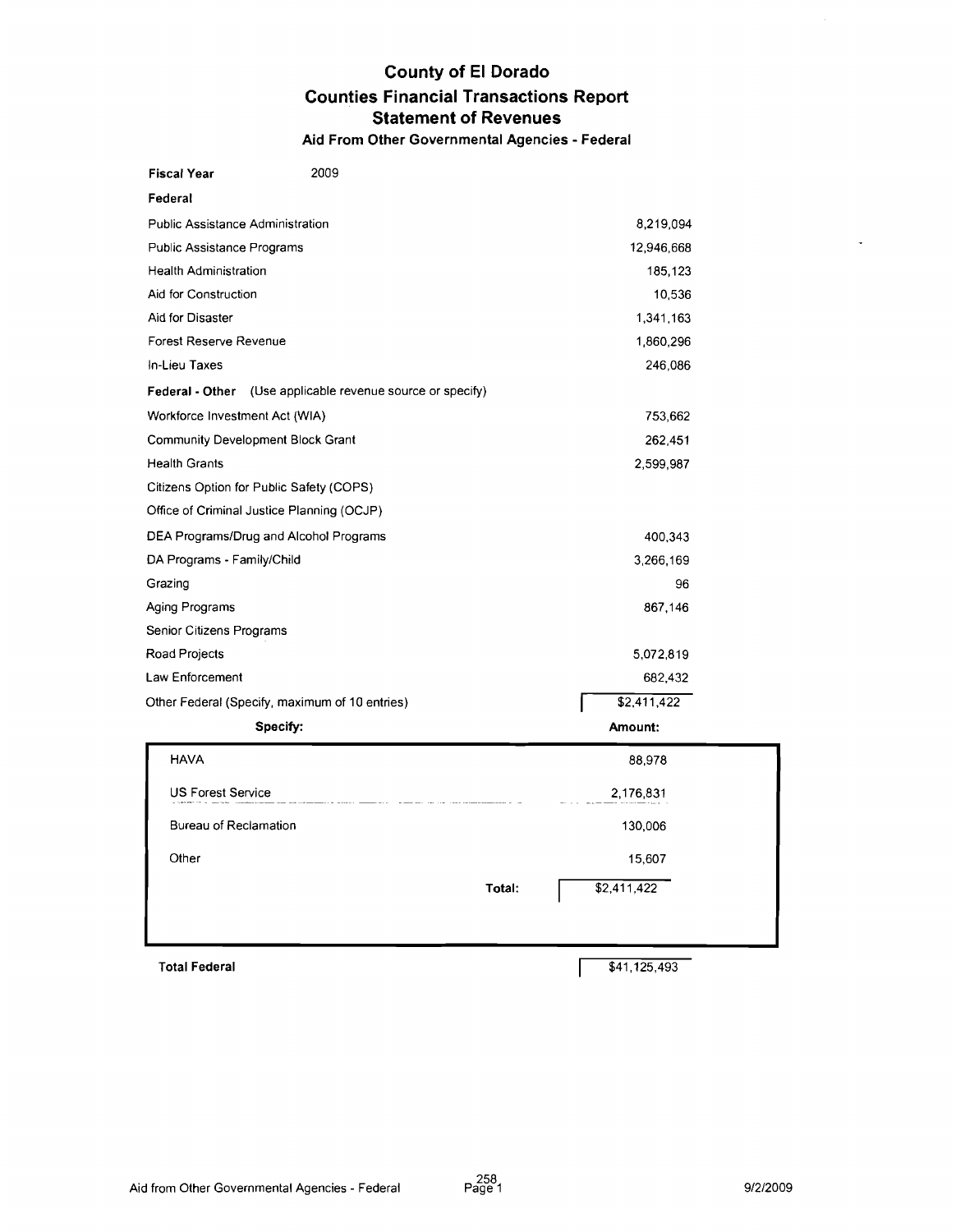**Other In-Lieu Taxes and Other Governmental Agencies** 

| Amount:                                    |                     |
|--------------------------------------------|---------------------|
|                                            |                     |
| (Use applicable revenue source or specify) |                     |
|                                            |                     |
|                                            |                     |
|                                            |                     |
|                                            |                     |
| Amount:                                    |                     |
|                                            | 1,270,114<br>40,305 |

Total Other In-Lieu Taxes and Other Governmental Agencies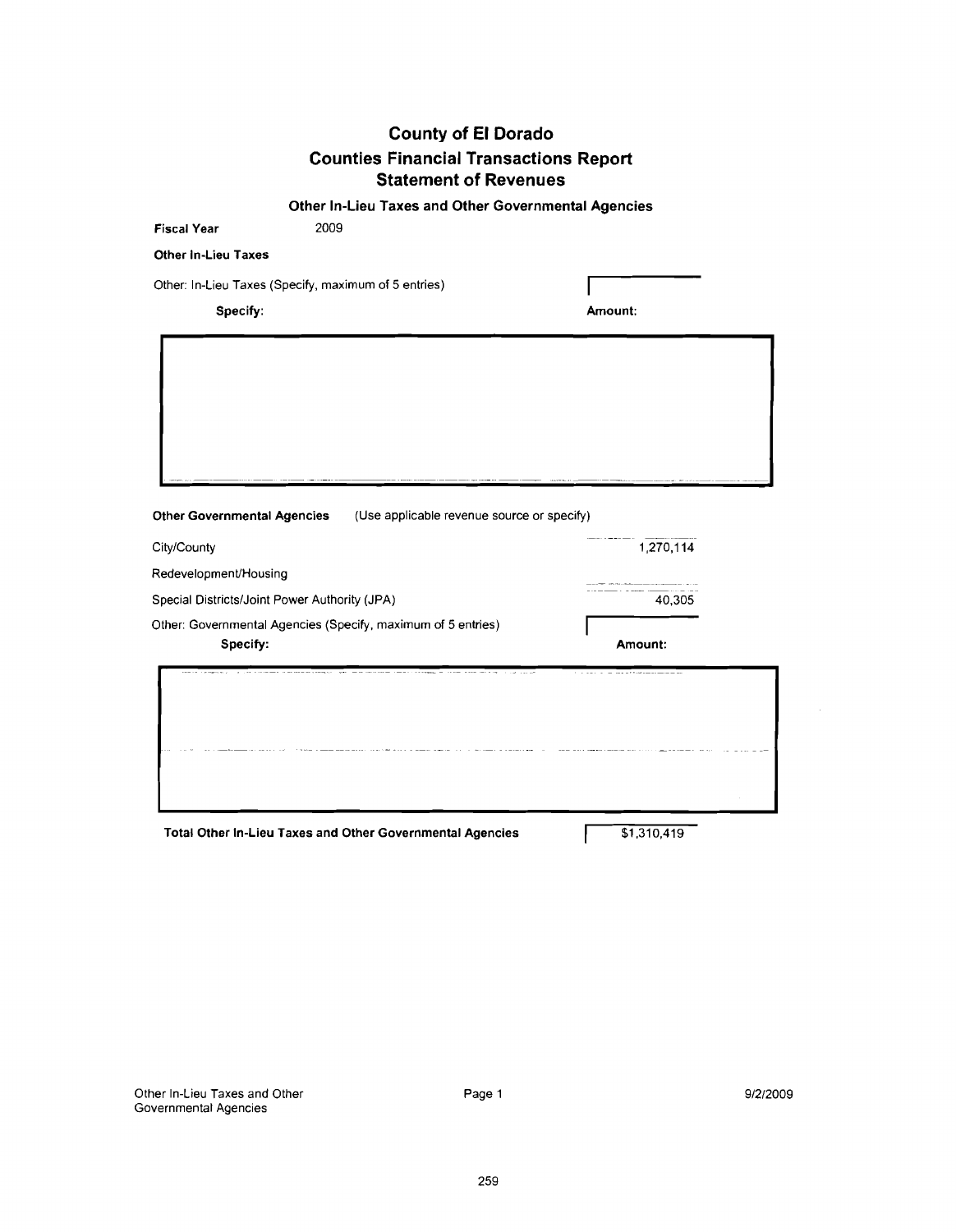### **County of El Dorado Counties Financial Transactions Report Statement of Revenues Charges for Current Services**

| Fiscal Year                     | 2009                                        |                                             |             |
|---------------------------------|---------------------------------------------|---------------------------------------------|-------------|
|                                 | Assessments and Tax Collection Fees         |                                             | 1,087,884   |
|                                 | <b>Property Tax Administrative Fees</b>     |                                             | \$2,222,415 |
|                                 | Cities                                      |                                             | 265,651     |
|                                 | Redevelopment Agencies                      |                                             | 177,187     |
|                                 | <b>Special Districts</b>                    |                                             | 1,779,577   |
| Auditing and Accounting Fees    |                                             |                                             | 592,147     |
| <b>Communication Services</b>   |                                             |                                             | 21,126      |
| <b>Election Services</b>        |                                             |                                             | 293,351     |
| Legal Services                  |                                             |                                             | 138,160     |
|                                 | Planning and Engineering Services           |                                             | 2,210,209   |
| <b>Agricultural Services</b>    |                                             |                                             | 9.337       |
| <b>Civil Process Services</b>   |                                             |                                             | 73,860      |
| Court Fees and Costs            |                                             |                                             | 3,615,186   |
| <b>Booking Fees</b>             |                                             |                                             | 118,041     |
| <b>Estate Fees</b>              |                                             |                                             | 180,905     |
| Humane Services                 |                                             |                                             | 190,205     |
| Law Enforcement Services        |                                             |                                             | 512,222     |
| <b>Recording Fees</b>           |                                             |                                             | 1,440,637   |
| Road and Street Services        |                                             |                                             | 349,827     |
| Health Fees                     |                                             |                                             | 169,650     |
| <b>Mental Health Services</b>   |                                             |                                             | 688,625     |
| California Children's Services  |                                             |                                             |             |
| Sanitation Services             |                                             |                                             | 156,743     |
| Institutional Care and Services |                                             |                                             | 577,655     |
| Library Services                |                                             |                                             | 251,171     |
| Park and Recreation Fees        |                                             |                                             | 54,979      |
|                                 | <b>Charges for Current Services - Other</b> | (Use applicable revenue sources or specify) |             |
| <b>Personnel Services</b>       |                                             |                                             |             |
|                                 | Building Maintenance and Grounds            |                                             |             |
| Administrative Services         |                                             |                                             |             |

 $\bar{z}$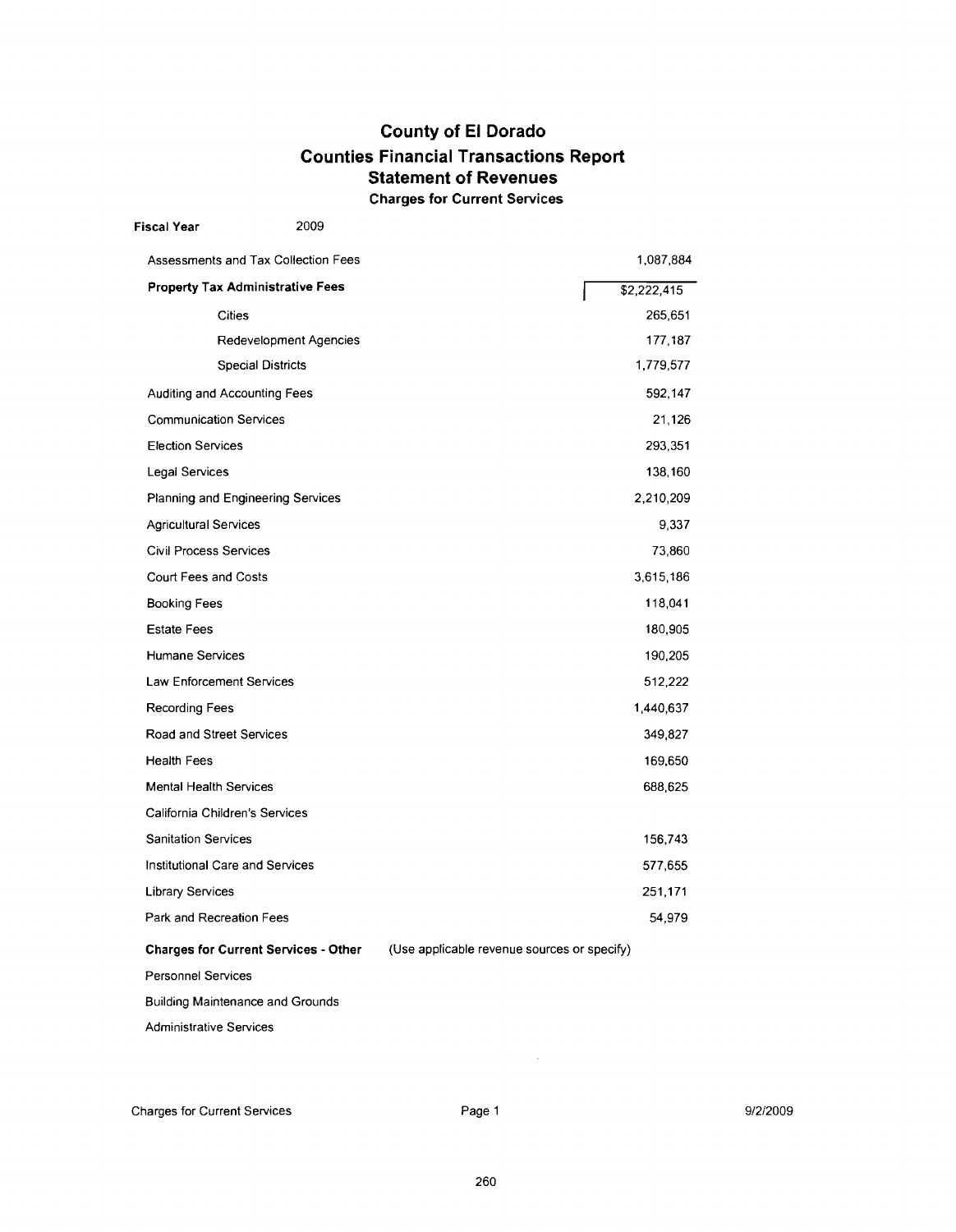### **County of El Dorado Counties Financial Transactions Report Statement of Revenues Charges for Current Services**

| Other (Specify, maximum of 10 entries)  | \$6,666,073           |  |
|-----------------------------------------|-----------------------|--|
| Specify:                                | Amount:               |  |
| <b>Senior Nutrition Services</b>        | 255,157               |  |
| <b>Board Governed Special Districts</b> | 2,266,554             |  |
| Enterprise/Internal Services Funds      | 627,759               |  |
| <b>TRPA</b>                             | 938,068               |  |
| Miscellaneous                           | 2,578,535             |  |
|                                         | \$6,666,073<br>Total: |  |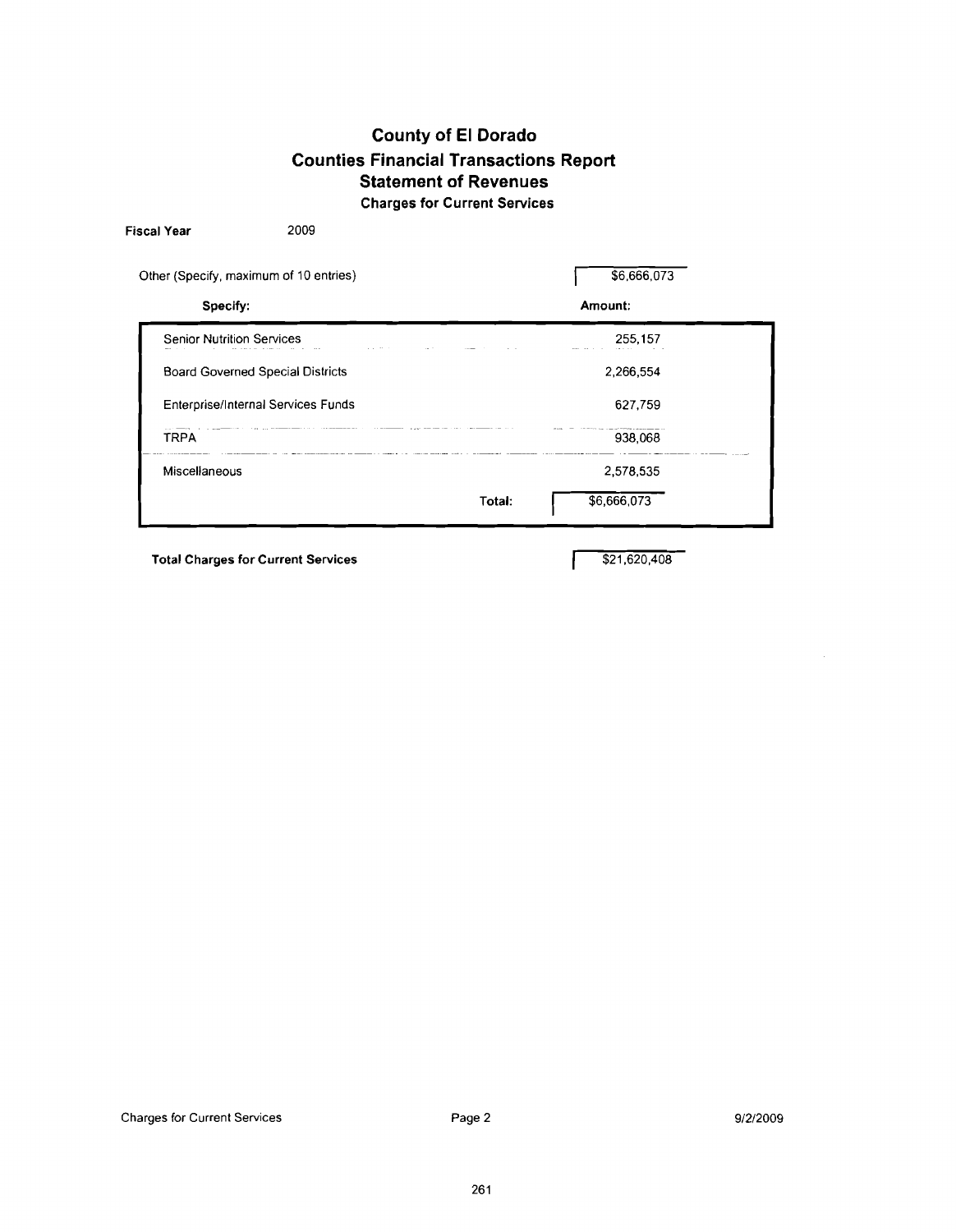#### **Miscellaneous Revenues**

| <b>Fiscal Year</b>                                   | 2009                                       |        |             |  |
|------------------------------------------------------|--------------------------------------------|--------|-------------|--|
| <b>Miscellaneous Revenues</b>                        | (Use applicable revenue source or specify) |        |             |  |
| Other Sales                                          |                                            |        | 262,040     |  |
| <b>Tobacco Settlement</b>                            |                                            |        | 1,898,636   |  |
| Welfare Repayments                                   |                                            |        |             |  |
| <b>Cancelled Warrants</b>                            |                                            |        |             |  |
| Other Miscellaneous (Specify, maximum of 10 entries) |                                            |        | \$1,330,594 |  |
| Specify:                                             |                                            |        | Amount:     |  |
| Donations                                            |                                            |        | 223,876     |  |
| Other Miscellaneous                                  |                                            |        | 1.106,718   |  |
|                                                      |                                            | Total: | \$1,330,594 |  |
|                                                      |                                            |        |             |  |
|                                                      |                                            |        |             |  |
|                                                      |                                            |        |             |  |
|                                                      |                                            |        |             |  |
|                                                      |                                            |        |             |  |
| <b>Total Miscellaneous Revenue</b>                   |                                            |        | \$3,491,270 |  |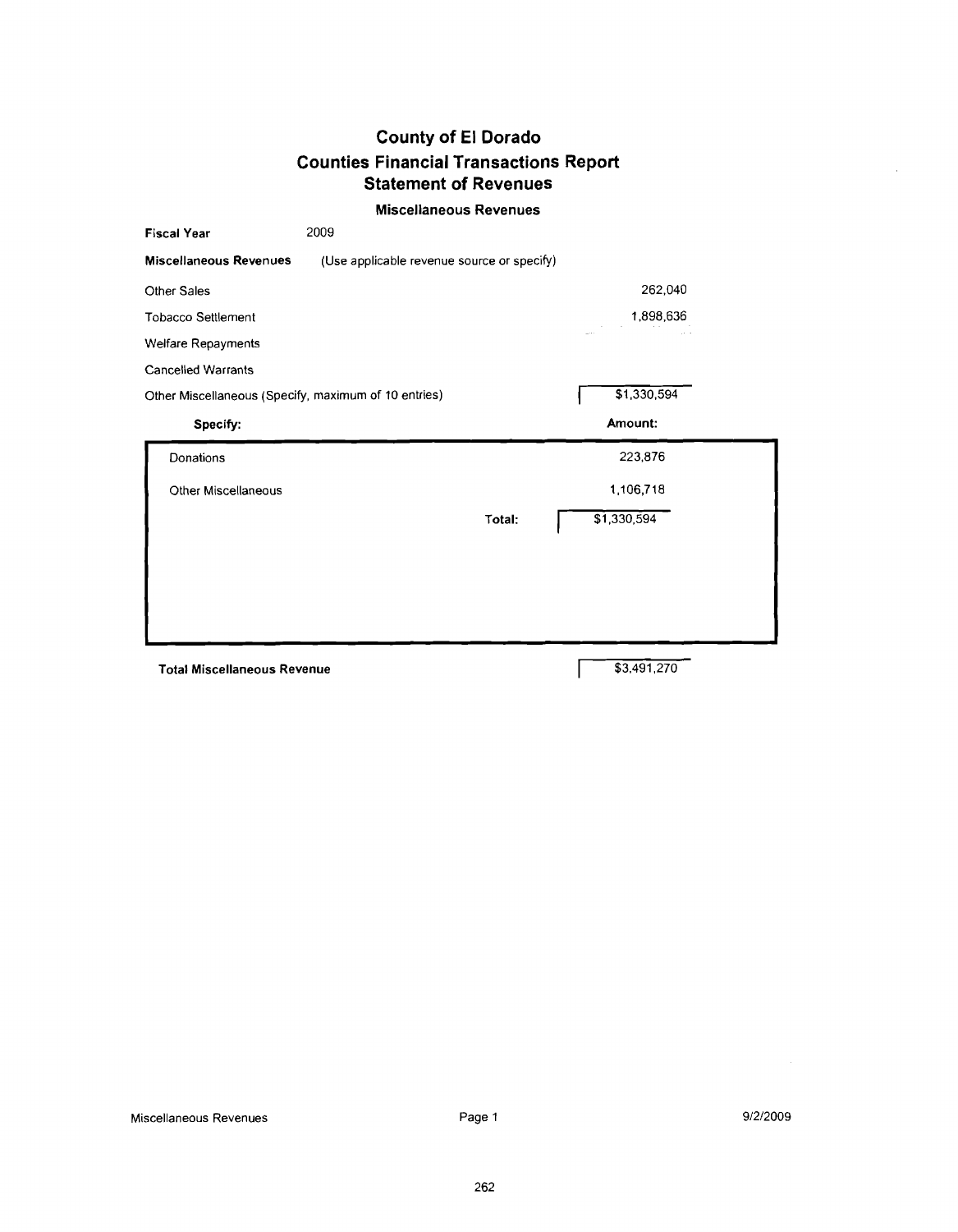### **Other Financing Sources**

 $\sim$ 

| <b>Fiscal Year</b>                   | 2009 |          |
|--------------------------------------|------|----------|
| Sale of Fixed Assets                 |      | 12.515   |
| Proceeds from the Sale of Bonds      |      |          |
| Other Long-Term Debt Proceeds        |      |          |
| <b>Total Other Financing Sources</b> |      | \$12,515 |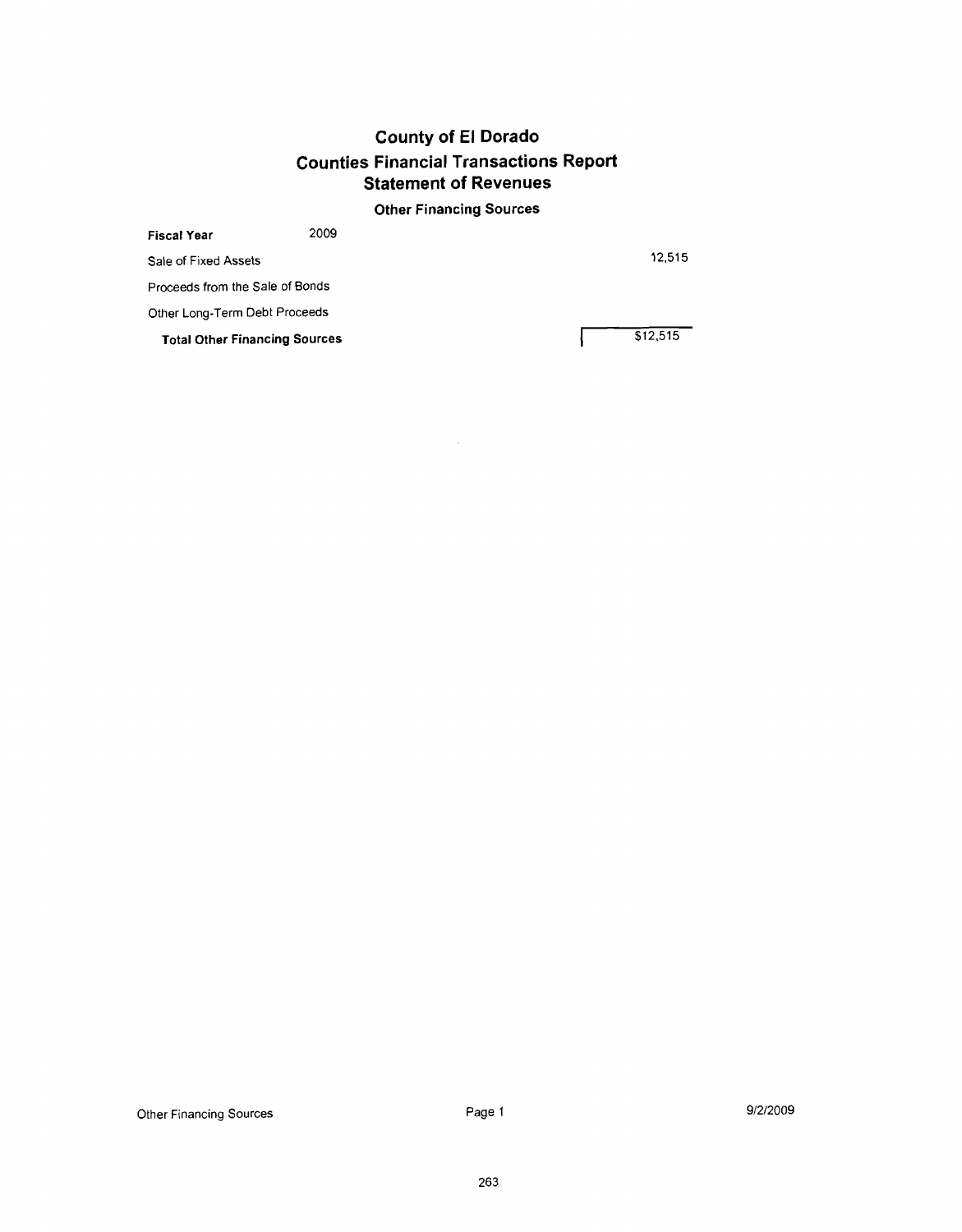#### **Transfers In**

| <b>Fiscal Year</b> | 2009                                                                                            |               |
|--------------------|-------------------------------------------------------------------------------------------------|---------------|
|                    | <b>Grand Total of Revenues Before Transfers</b>                                                 | \$262.448.188 |
| Airport            | (Enter any transfers on the Airport activity/enterprise form)                                   | \$0           |
|                    | Hospital (Enter any transfers on the Hospital activity/enterprise form)                         | \$0           |
| Refuse             | (Enter any transfers on the Refuse activity/enterprise form)                                    | \$0           |
| Other              | (Enter any transfers on the Other enterprise form)                                              | \$0           |
|                    | Total Transfers In from Enterprise(s)                                                           | \$0           |
|                    | Operating Transfers between Funds other than<br>Governmental and Enterprise (i.e., Trust Funds) | 1,156,594     |
|                    | <b>Total Revenues and Transfers In</b>                                                          | \$263,604,782 |
|                    | Interfund Operating Transfers within Governmental Funds                                         | 76.241.638    |

 $\mathcal{A}^{\mathcal{A}}$ 

 $\hat{\boldsymbol{\theta}}$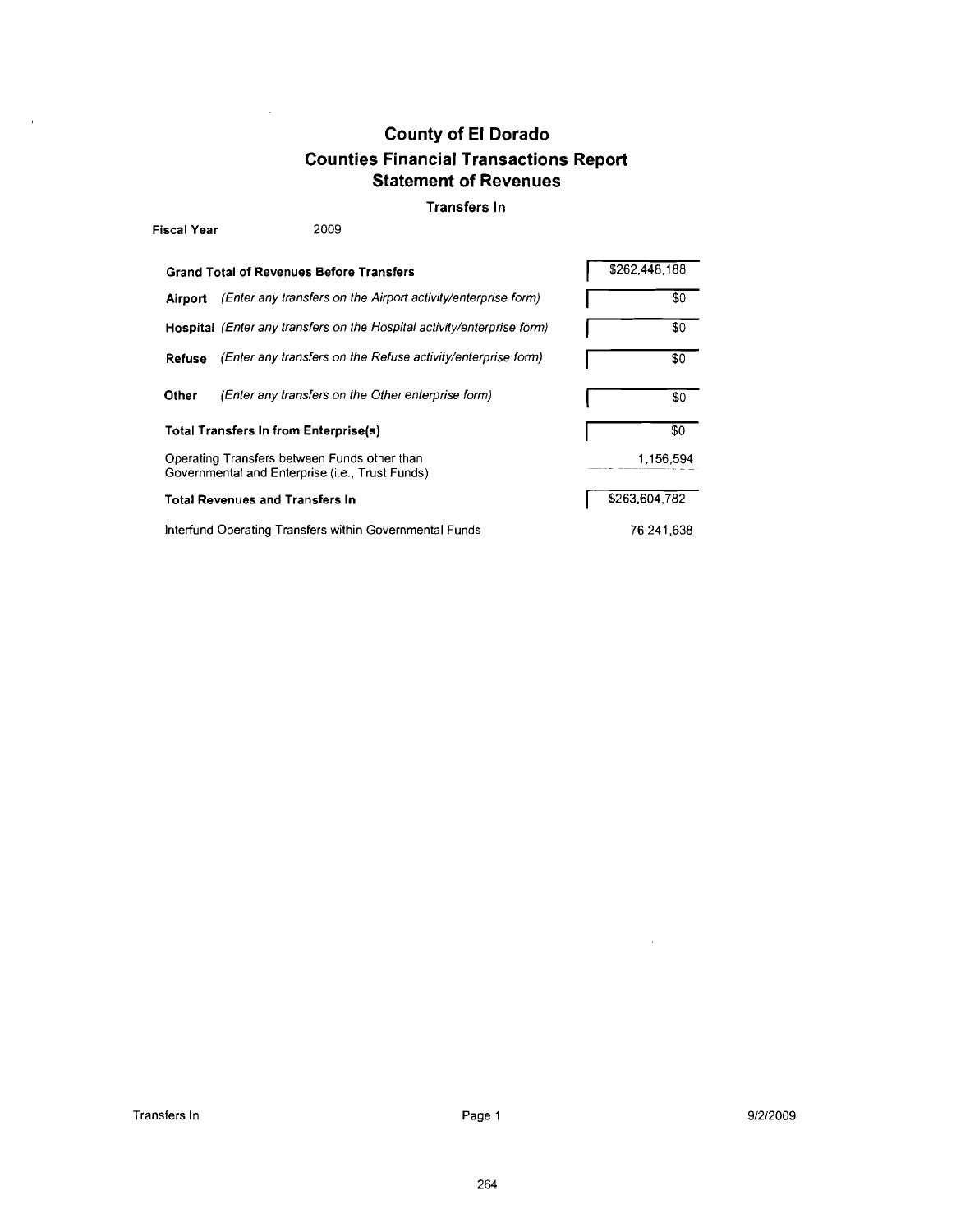| <b>Fiscal Year</b>               | 2009                                        | Operating<br><b>Expenditures</b> | <b>Capital Outlay</b> | Total                   |
|----------------------------------|---------------------------------------------|----------------------------------|-----------------------|-------------------------|
| Legislative and Administrative   |                                             | A                                | в                     |                         |
| Board of Supervisors             |                                             | 1,451,532                        |                       |                         |
| Clerk of the Board               |                                             |                                  |                       |                         |
| Administrative Officer           |                                             | 1,554,008                        |                       |                         |
| <b>Council of Governments</b>    |                                             |                                  |                       |                         |
| Other                            |                                             |                                  |                       |                         |
|                                  | <b>Total Legislative and Administrative</b> | \$3,005,540                      | \$0                   | $\overline{33,005,540}$ |
| Finance                          |                                             |                                  |                       |                         |
| Auditor - Controller             |                                             | 2,994,646                        |                       |                         |
| Treasurer - Tax Collector        |                                             | 2,482,983                        |                       |                         |
| Assessor                         |                                             | 3,971,299                        |                       |                         |
| Purchasing Agent                 |                                             | 467,869                          |                       |                         |
| Other                            |                                             | 404,966                          |                       |                         |
| <b>Total Finance</b>             |                                             | \$10,321,763                     | \$0                   | \$10,321,763            |
| Counsel                          |                                             |                                  |                       |                         |
| <b>County Counsel</b>            |                                             | 2,404,136                        |                       |                         |
| District Attorney (Legal Advice) |                                             |                                  |                       |                         |
| Other                            |                                             |                                  |                       |                         |
| <b>Total Counsel</b>             |                                             | \$2,404,136                      | \$0                   | \$2,404,136             |
| Personnel                        |                                             | 899,716                          |                       | \$899,716               |
| Elections                        |                                             | 1,501,049                        | 23,749                | $\overline{1,524,798}$  |
| Communications                   |                                             | 3,239,047                        |                       | \$3,239,047             |
| Property Management              |                                             | 3,886,628                        |                       | \$3,886,628             |
| <b>Plant Acquisition</b>         |                                             |                                  |                       |                         |
| Jails                            |                                             |                                  |                       |                         |
| Courts                           |                                             |                                  |                       |                         |
| Other                            |                                             | 1,101                            | 2,307,239             |                         |
| <b>Total Plant Acquisition</b>   |                                             | \$1,101                          | \$2,307,239           | \$2,308,340             |
| Promotion                        |                                             | 621,146                          |                       | \$621,146               |
| Other General                    |                                             | 7,762,241                        | 332,513               | \$8,094,754             |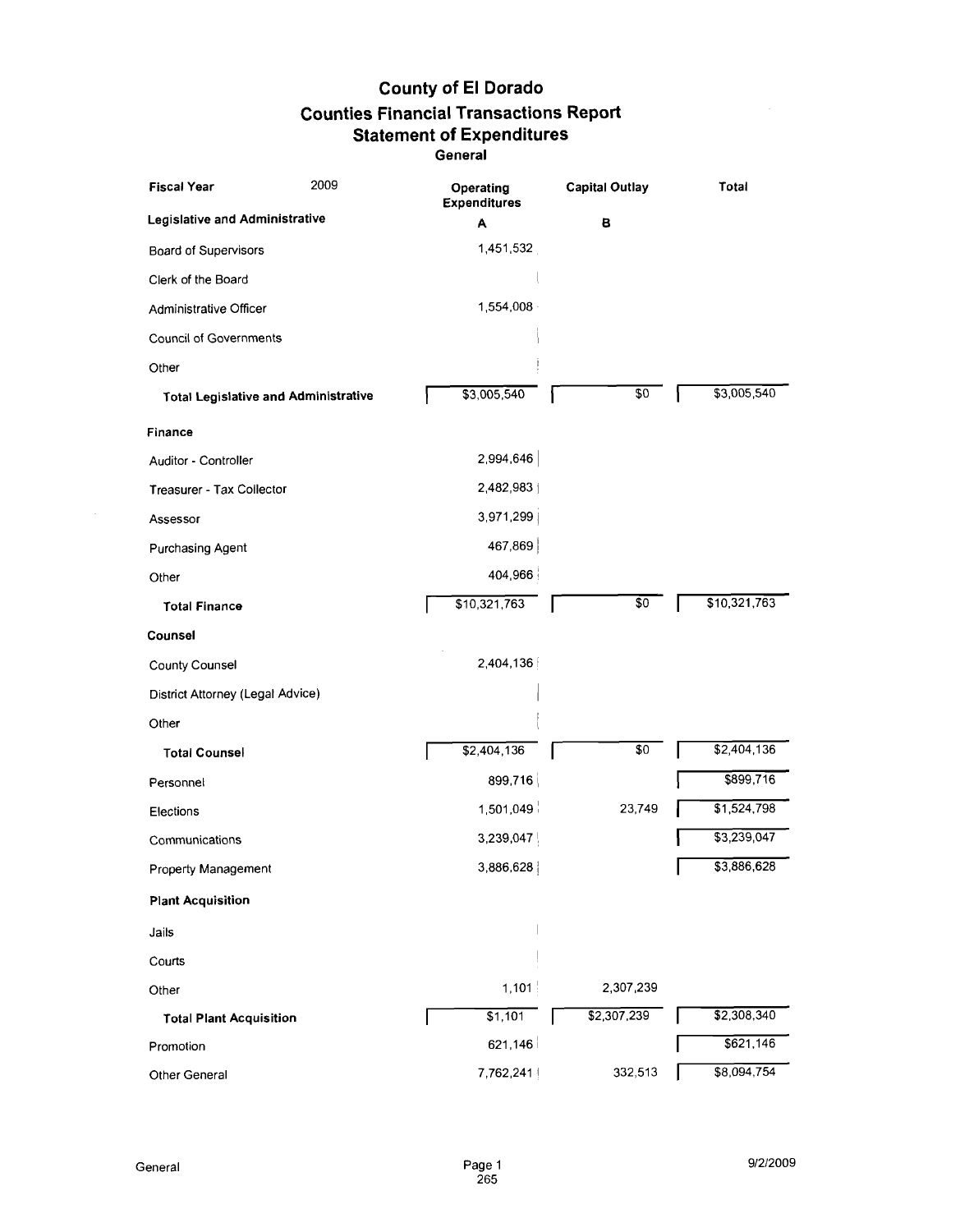Fiscal Year 2009

|                                                                                            | Operating<br><b>Expenditures</b> | <b>Capital Outlay</b> | Total        |
|--------------------------------------------------------------------------------------------|----------------------------------|-----------------------|--------------|
| Judicial                                                                                   | A                                | в                     |              |
| Trial Court Maintenance of Effort (MOE)<br>(GC 77201.1 - Remitted to the State)            | 764,772                          |                       |              |
| Fifty Percent Excess Revenue Calculation<br>(GC 77205 - Remitted to the State)             | 228,537                          |                       |              |
| Other Trial Court<br>(Include Non-Rule 810-Facility Related<br>and MOE Penalties GC 68065) | 4,721,538                        | 3,620                 |              |
| <b>County Clerk</b>                                                                        |                                  |                       |              |
| Grand Jury (Including Audit)                                                               | 185,862                          |                       |              |
| District Attorney - Prosecution                                                            | 7,828,948                        | 6,551                 |              |
| District Attorney - Family Support                                                         | 4,700,185                        | 30,925                |              |
| <b>Public Defender</b>                                                                     | 3,068,000                        |                       |              |
| Court Appointed Counsel                                                                    |                                  |                       |              |
| Other                                                                                      |                                  |                       |              |
| <b>Total Judicial</b>                                                                      | \$21,497,842                     | \$41,096              | \$21,538,938 |
| <b>Police Protection</b>                                                                   | 33,409,635                       | 704,358               | \$34,113,993 |
| <b>Detention and Correction</b>                                                            |                                  |                       |              |
| <b>Adult Detention</b>                                                                     | 14,157,035                       | 13,609                |              |
| Juvenile Detention                                                                         | 5,005,414                        |                       |              |
| Probation                                                                                  | 7,179,571                        | 12,578                |              |
| <b>Total Detention and Correction</b>                                                      | \$26,342,020                     | \$26,187              | \$26,368,207 |
| <b>Fire Protection</b>                                                                     |                                  |                       | \$0          |
| Flood Control - Soil and Water Conservation                                                | 6,508,508                        |                       | \$6,508,508  |
| <b>Protective Inspection</b>                                                               |                                  |                       |              |
| Agricultural Commissioner                                                                  | 1,319,350                        | 10,868                |              |
| <b>Building Inspector</b>                                                                  | 5,183,235                        |                       |              |
| Livestock Inspector                                                                        |                                  |                       |              |
| Public Protection                                                                          | Page 1                           |                       | 9/2/2009     |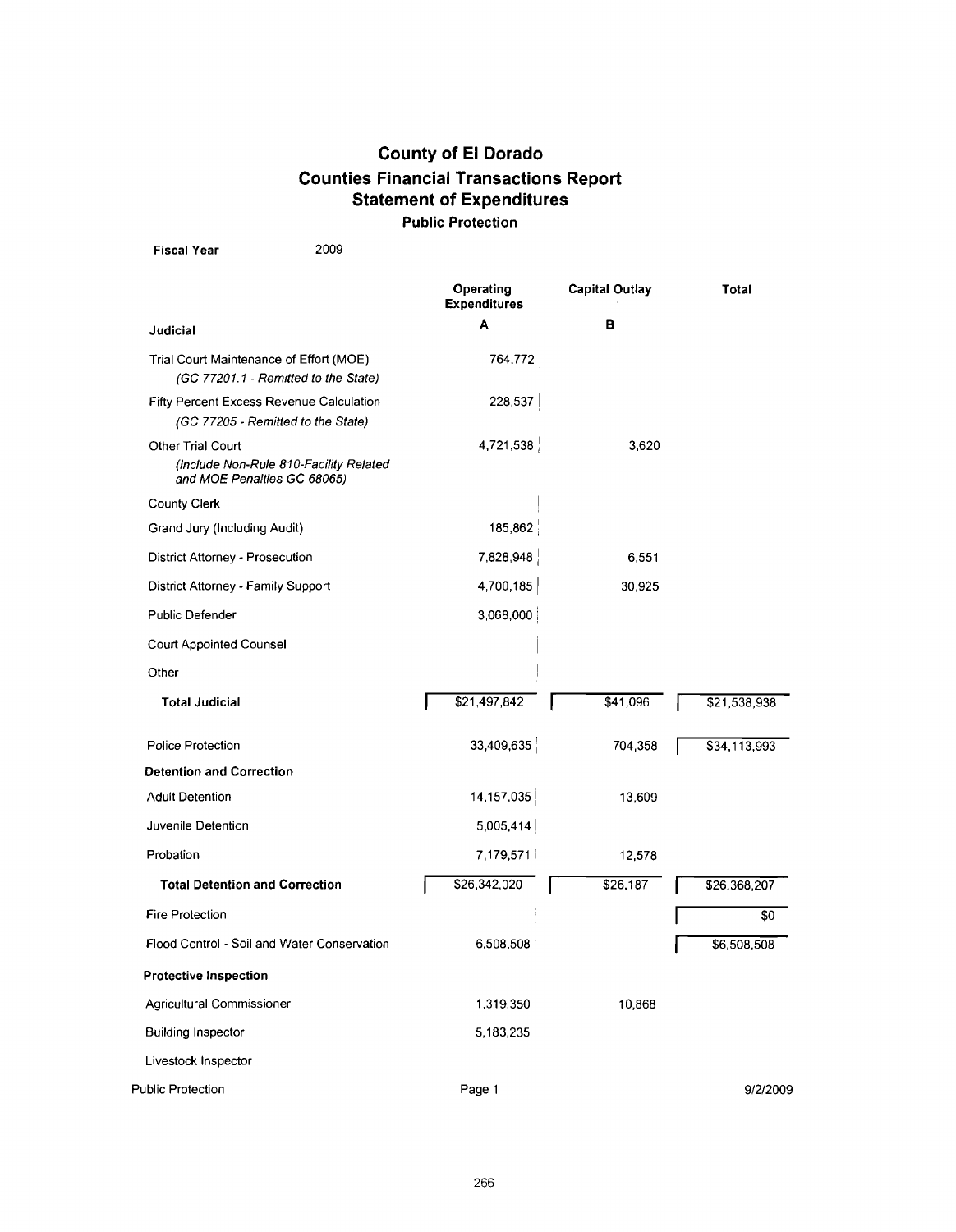$\mathcal{L}^{\text{max}}_{\text{max}}$ 

| <b>Fiscal Year</b>                 | 2009 |              |          |     |              |
|------------------------------------|------|--------------|----------|-----|--------------|
| Sealer of Weights and Measures     |      |              |          |     |              |
| <b>Total Protective Inspection</b> |      | 56,502,585   | \$10,868 |     | \$6,513,453  |
| <b>Other Protection</b>            |      |              |          |     |              |
| LAFCO                              |      |              |          |     |              |
| Recorder                           |      | 1,387,737    |          |     |              |
| Coroner                            |      | 834,531      |          |     |              |
| <b>Emergency Services</b>          |      | 595,662      |          |     |              |
| Planning and Zoning                |      | 2,376,838    |          |     |              |
| Pound                              |      | 2,016,438    |          |     |              |
| Other                              |      | 3,644,315    |          |     |              |
| <b>Total Other Protection</b>      |      | \$10,855,521 |          | \$0 | \$10,855,521 |

 $\mathcal{L}^{\mathcal{L}}$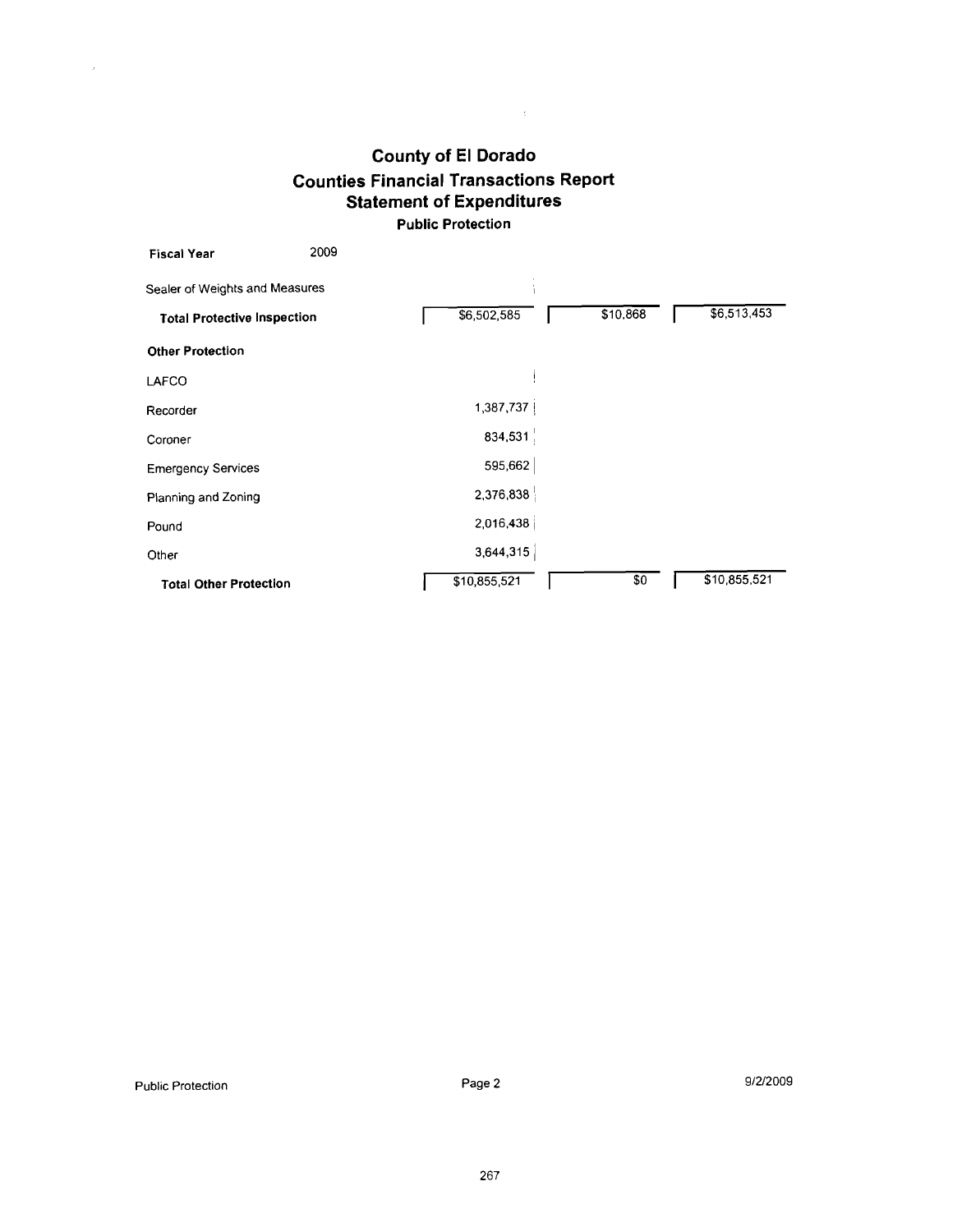#### **Public Ways and Facilities**

| <b>Fiscal Year</b>              | 2009 |                                  |                |              |
|---------------------------------|------|----------------------------------|----------------|--------------|
|                                 |      | Operating<br><b>Expenditures</b> | Capital Outlay | <b>Total</b> |
|                                 |      | A                                | в              |              |
| Roads                           |      | 51,726,797                       | 5,238,719      | \$56,965,516 |
| <b>Transportation Terminals</b> |      |                                  |                | \$0          |
| <b>Transportation Systems</b>   |      |                                  |                | \$0          |
| Parking Facilities              |      |                                  |                | \$0          |

Page I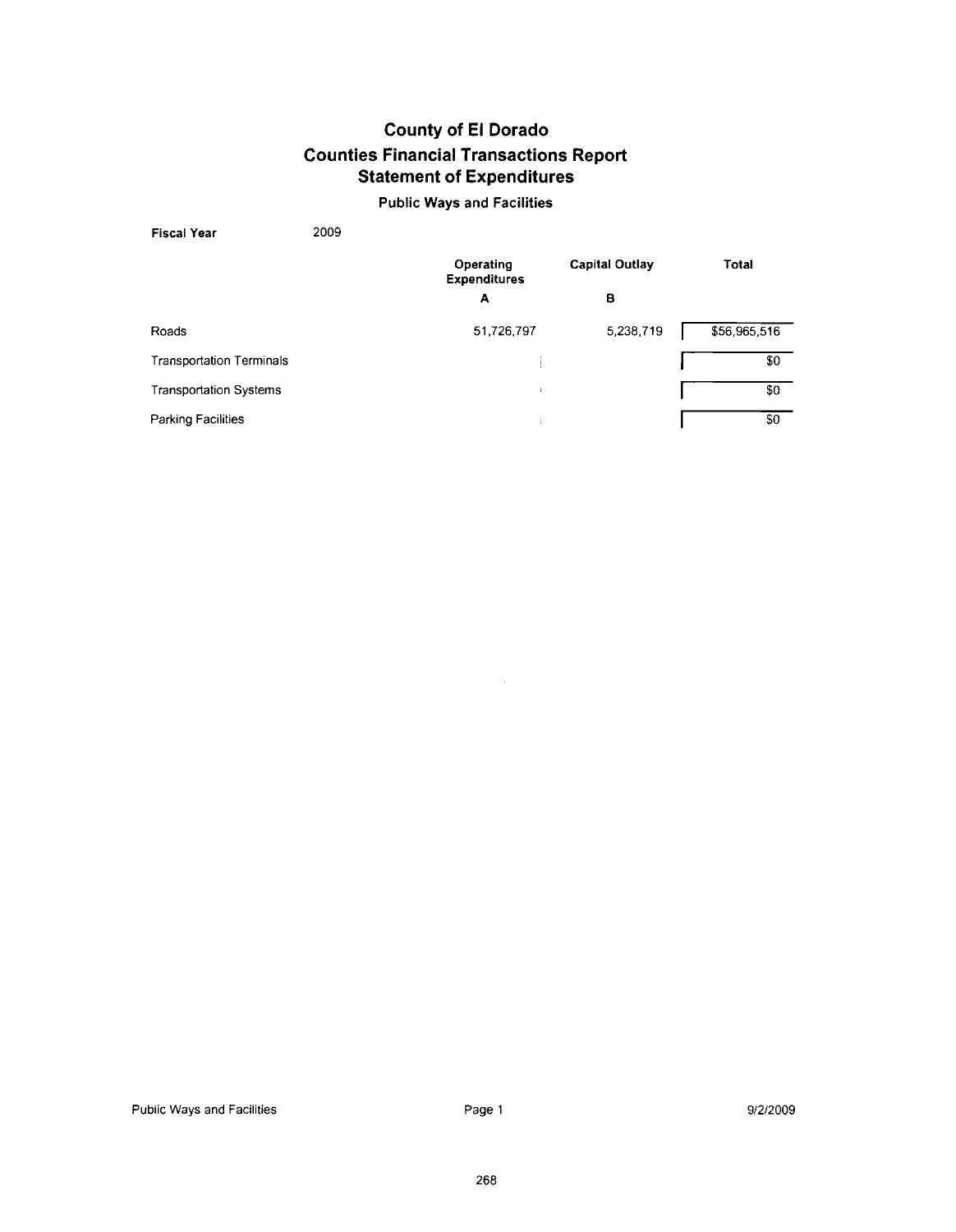$\bar{\psi}$ 

**Health** 

| 2009<br><b>Fiscal Year</b>      |                                  |                |              |
|---------------------------------|----------------------------------|----------------|--------------|
|                                 | Operating<br><b>Expenditures</b> | Capital Outlay | <b>Total</b> |
|                                 | A                                | в              |              |
| Public Health                   | 15,138,601                       | 14,091         | \$15,152,692 |
| Medical Care                    |                                  |                | \$0          |
| Mental Health                   | 15,067,008                       | 36,531         | \$15,103,539 |
| Drug and Alcohol Abuse Services | 3,066,603                        |                | \$3,066,603  |

 $\sim$   $\sim$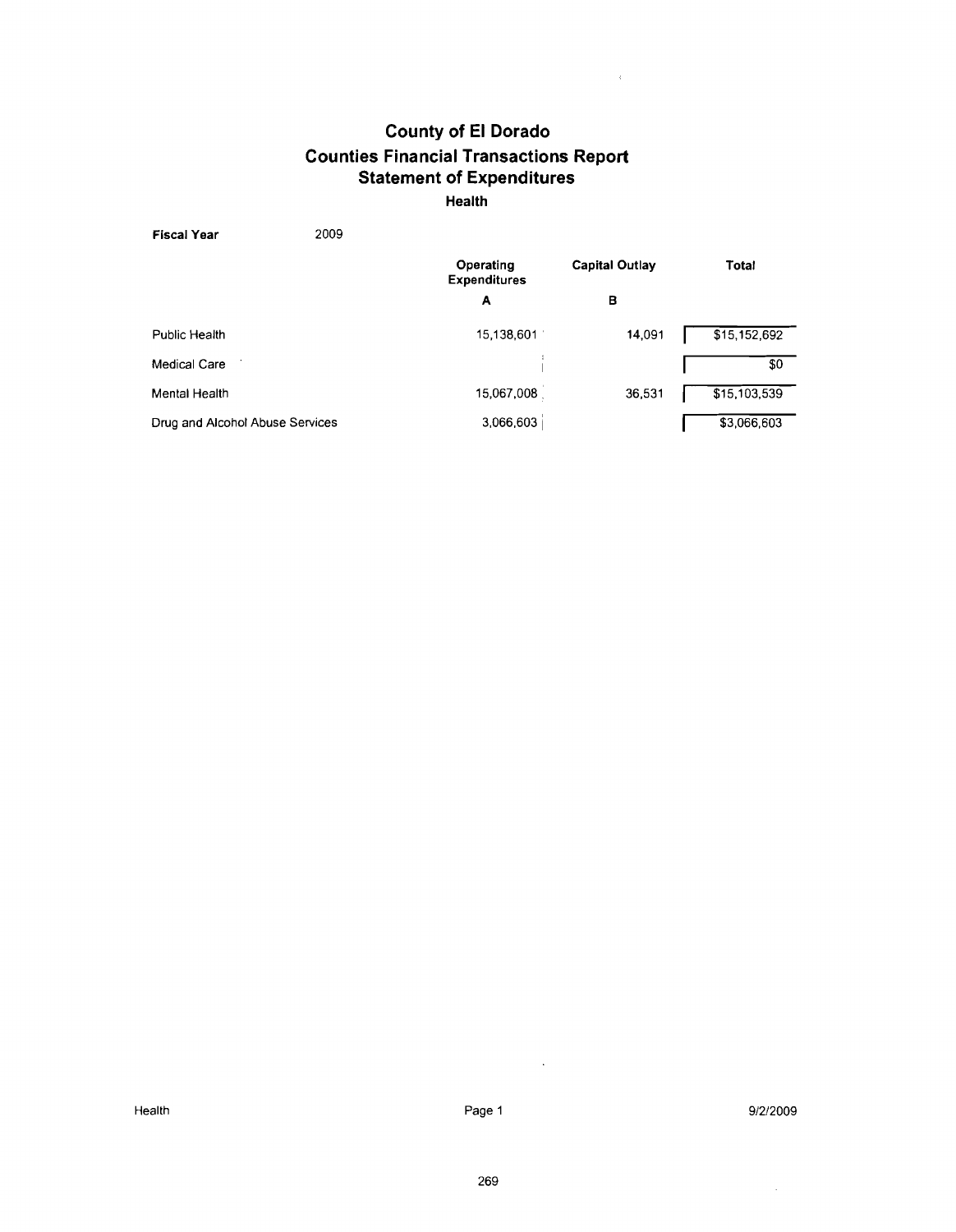#### **Public Assistance**

| <b>Fiscal Year</b>                   | 2009 | Operating<br><b>Expenditures</b> | <b>Capital Outlay</b> | Total           |
|--------------------------------------|------|----------------------------------|-----------------------|-----------------|
| Welfare                              |      | A                                | в                     |                 |
| Administration                       |      | 14,580,633                       | 60,688                |                 |
| Aid Programs Cash                    |      | 15,389,899                       |                       |                 |
| <b>Total Welfare</b>                 |      | \$29,970,532                     | \$60,688              | \$30,031,220    |
| <b>Social Services</b>               |      |                                  |                       |                 |
| Administration and Programs          |      | 6,811,308                        |                       |                 |
| Other                                |      | 4,644,732                        | 6,133                 |                 |
| <b>Total Social Services</b>         |      | \$11,456,040                     | \$6,133               | \$11,462,173    |
| <b>General Relief</b>                |      |                                  |                       |                 |
| Aid to Indigents                     |      | 122,929                          |                       |                 |
| <b>Indigent Burials</b>              |      |                                  |                       |                 |
| <b>Total General Relief</b>          |      | \$122,929                        | \$0                   | \$122,929       |
| Care of Court Wards                  |      |                                  |                       | $\overline{50}$ |
| <b>Veterans Services</b>             |      | 423,439                          |                       | \$423,439       |
| <b>Other Public Assistance</b>       |      |                                  |                       |                 |
| Workforce Investment Act (WIA)       |      |                                  |                       |                 |
| Other                                |      | 3,138,449                        | 15,190                |                 |
| <b>Total Other Public Assistance</b> |      | \$3,138,449                      | \$15,190              | \$3,153,639     |

 $\mathcal{A}^{\prime}$ 

 $\mathcal{L}_{\text{max}}$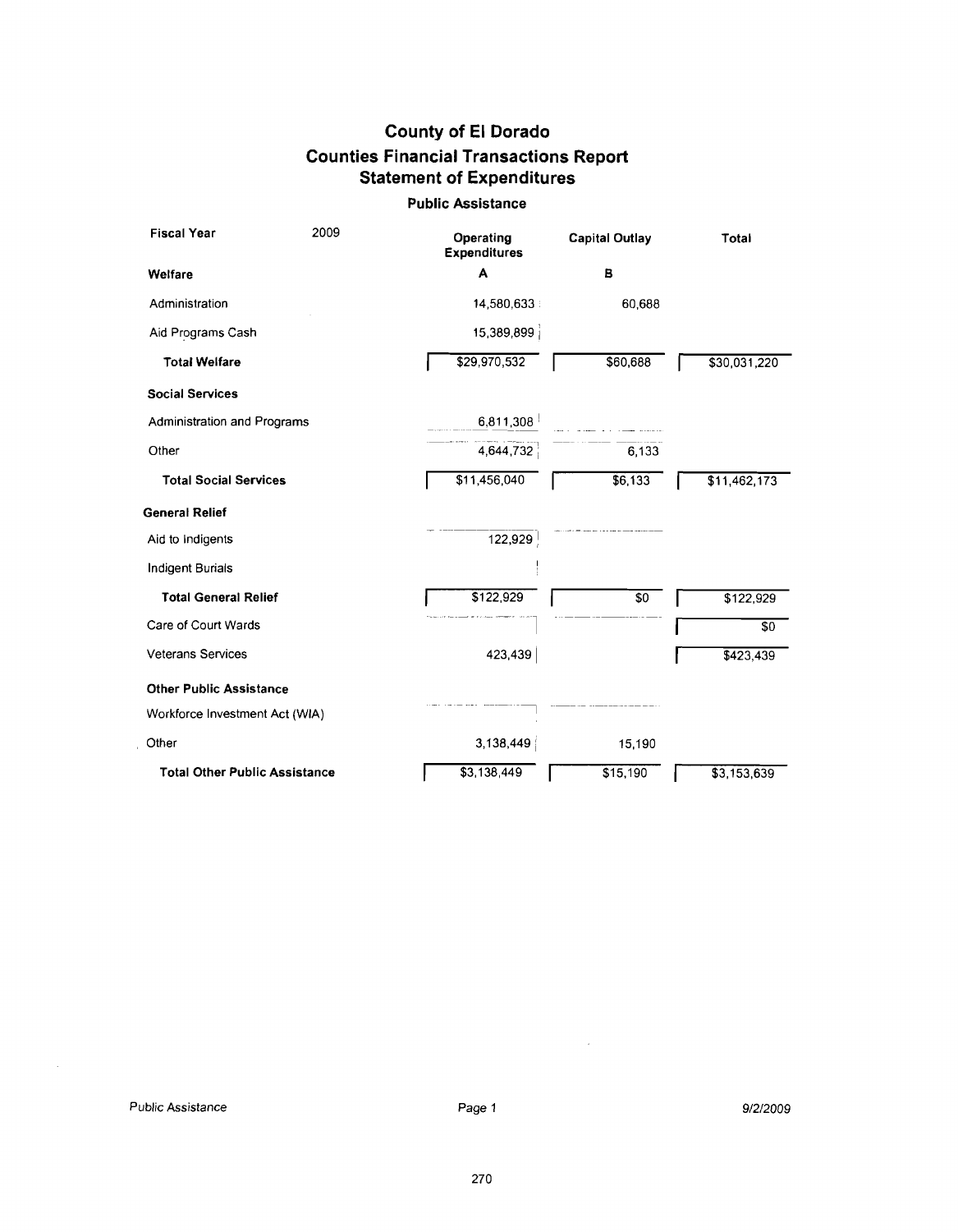#### **Education**

| Fiscal Year            | 2009 |                                  |                       |             |
|------------------------|------|----------------------------------|-----------------------|-------------|
|                        |      | Operating<br><b>Expenditures</b> | <b>Capital Outlay</b> | Total       |
|                        |      | A                                | в                     |             |
| School Administration  |      | $\overline{0}$                   |                       | \$0         |
| Library Services       |      | 3,184,807                        | 8,508                 | \$3,193,315 |
| Agricultural Education |      | 336,246                          |                       | \$336,246   |
| Other Education        |      |                                  |                       | \$0         |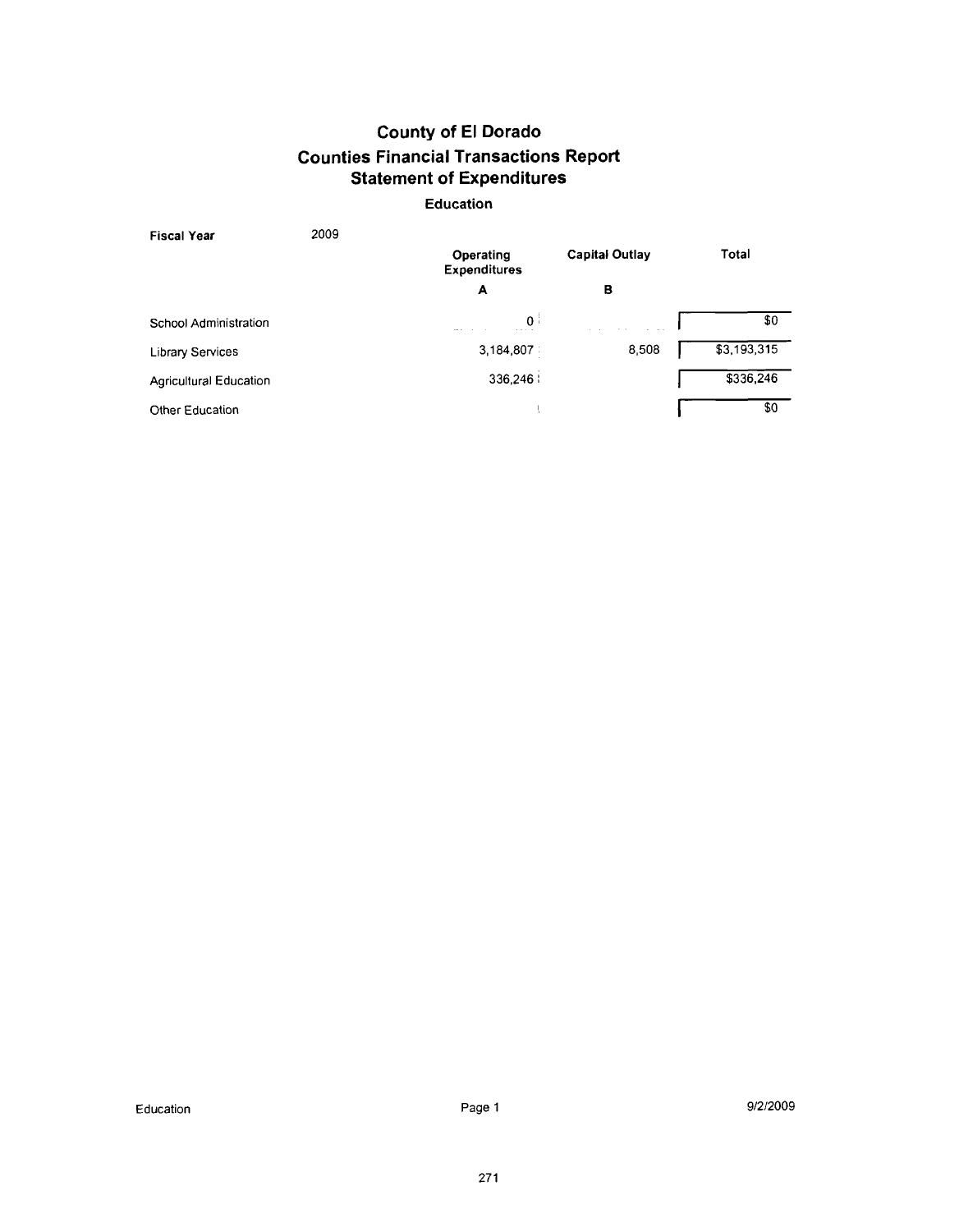### **Recreation and Cultural Services**

| <b>Fiscal Year</b>           | 2009 | Operating<br><b>Expenditures</b> | <b>Capital Outlay</b> | Total     |
|------------------------------|------|----------------------------------|-----------------------|-----------|
|                              |      | A                                | в                     |           |
| <b>Recreation Facilities</b> |      | $\sim$<br>799,175                | 11,183                | \$810,358 |
| Cultural Services            |      | 111,309                          |                       | \$111,309 |
| Veterans Memorial Building   |      |                                  |                       | \$0       |
| Small Craft Harbors          |      |                                  |                       | \$0       |

Page 1

 $\hat{\mathcal{A}}$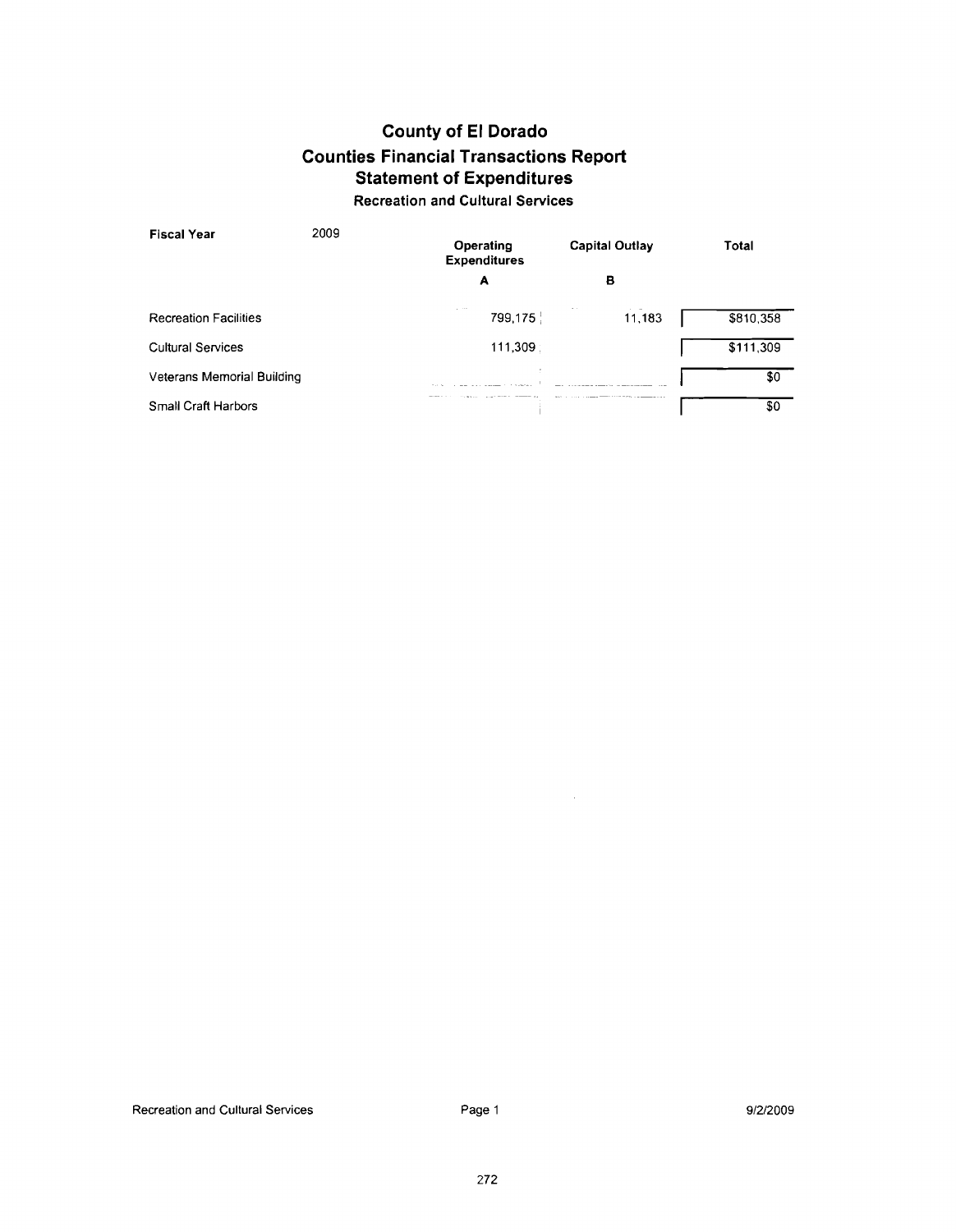| 2009<br><b>Fiscal Year</b>                                 |                                  |                       |             |
|------------------------------------------------------------|----------------------------------|-----------------------|-------------|
|                                                            | Operating<br><b>Expenditures</b> | <b>Capital Outlay</b> | Total       |
|                                                            | Α                                | в                     |             |
| Retirement of Long-Term Debt                               | 2.020.199                        |                       | \$2,020,199 |
| Interest on Long-Term Debt                                 | 260,408                          |                       | \$260,408   |
| Principal and Interest on Short-Term<br>Notes and Warrants |                                  |                       |             |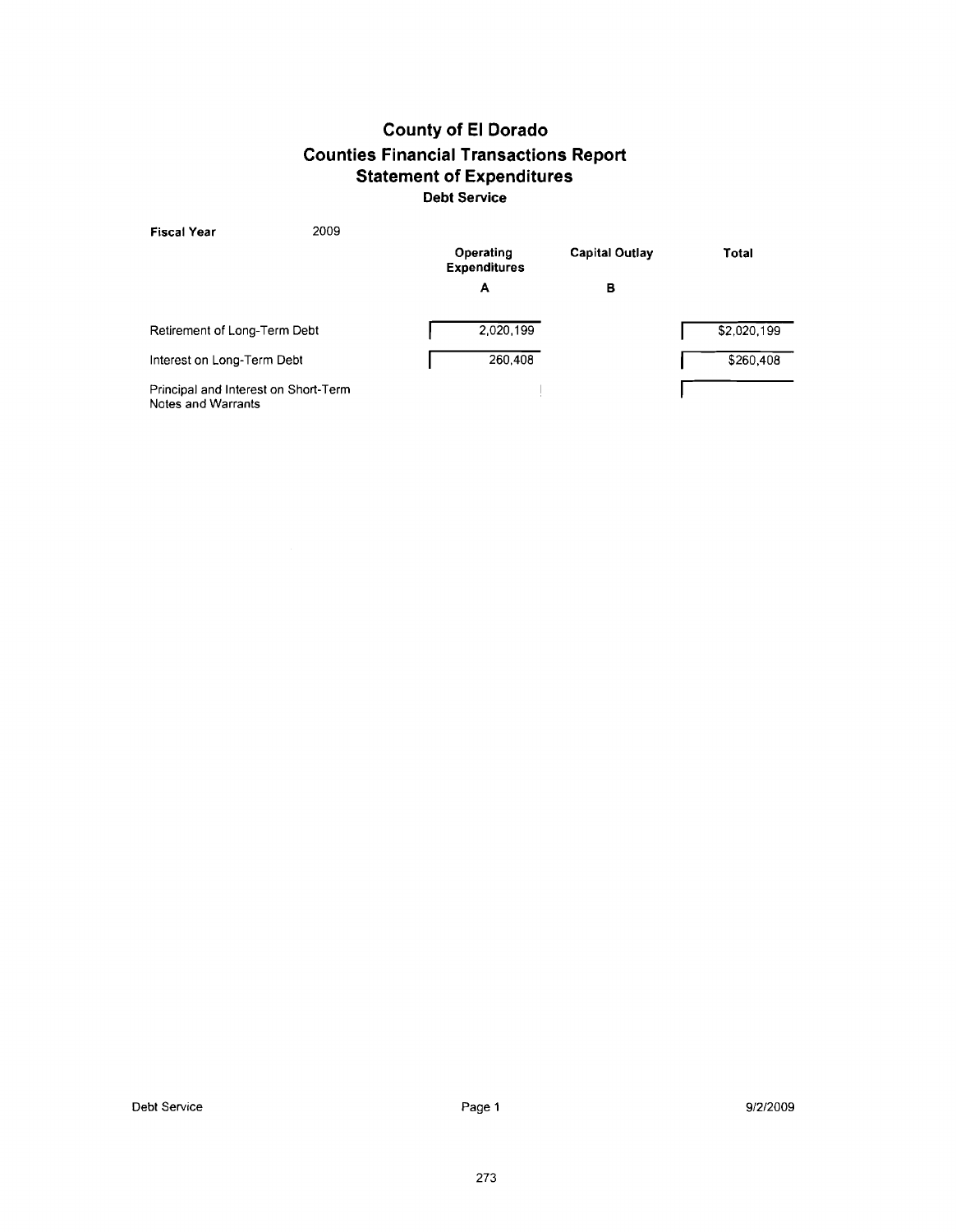#### Transfers **Out**

| <b>Fiscal Year</b> | 2009                                                                                            | Operating<br><b>Expenditures</b> | Capital Outlay | Total         |
|--------------------|-------------------------------------------------------------------------------------------------|----------------------------------|----------------|---------------|
|                    |                                                                                                 | A                                | B              |               |
|                    | <b>Grand Total of Expenditures Before Transfers</b>                                             | \$275,581,020                    | \$8,837,053    | \$284,418,073 |
| Airport            | (Enter any transfers on the Airport activity form)                                              | \$68,394                         |                |               |
| Hospital           | (Enter any transfers on the Hospital activity form)                                             | \$0                              |                |               |
| Refuse             | (Enter any transfers on the Refuse activity form)                                               | \$0                              |                |               |
| Other              | (Enter any transfers on the Other enterprise form)                                              | \$0                              |                |               |
|                    | Total Transfers Out to Enterprise(s) Only                                                       | \$68,394                         |                |               |
|                    | Operating Transfers between Funds other than<br>Governmental and Enterprise (i.e., Trust Funds) | 634,329                          |                |               |
|                    | <b>Total Expenditures and Transfers Out</b>                                                     | \$276,283,743                    | \$8,837,053    | \$285,120,796 |
|                    | Interfund Operating Transfers within Governmental Funds                                         | \$76,241,638                     |                |               |

 $\bar{z}$ 

 $\sim 10$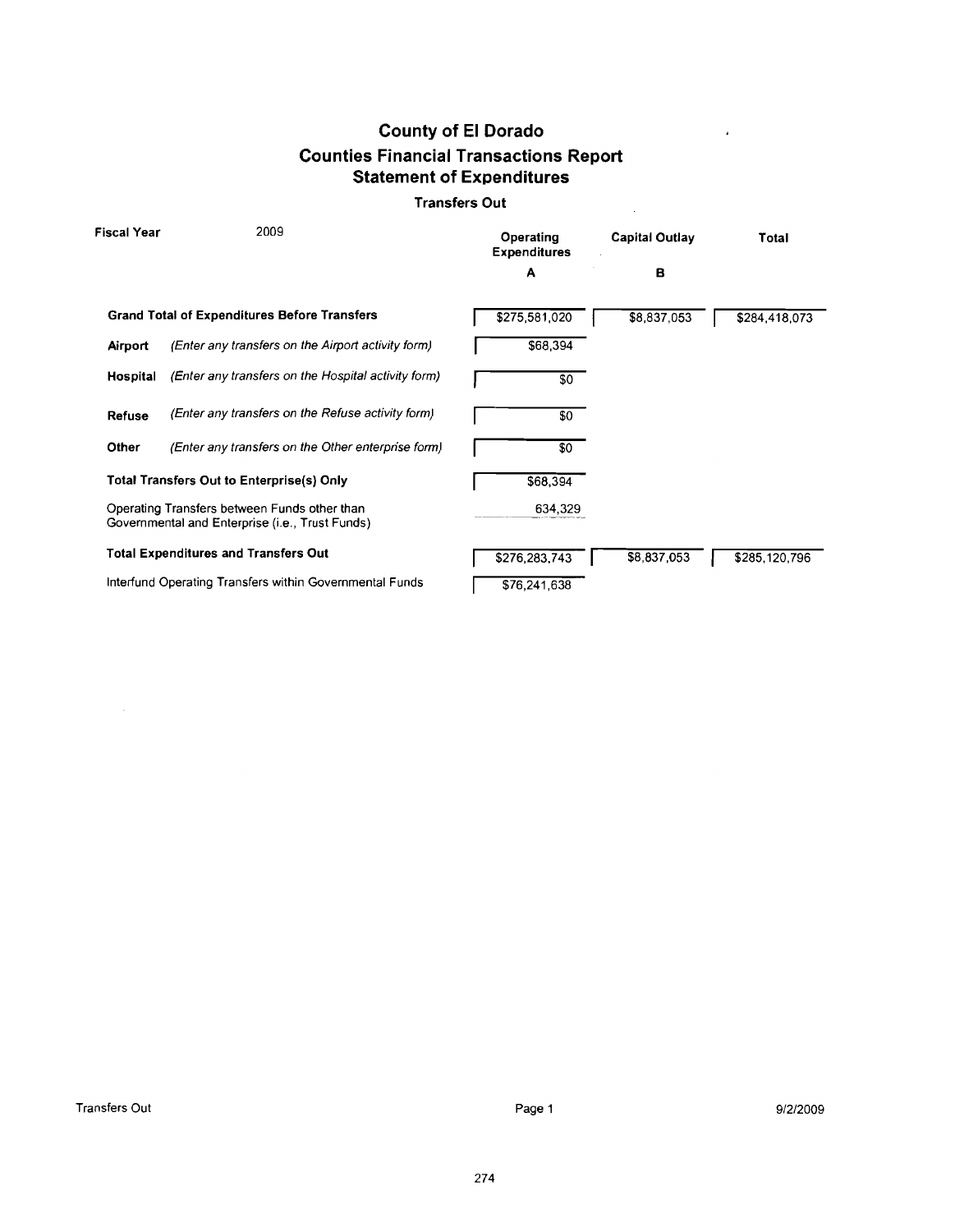#### **County of El Dorado Counties Financial Transactions Report Airport EnterpriselActivity Statement of Revenues and Expenses**

| <b>Fiscal Year</b>                     | 2009                                             |                   |        |                |          |
|----------------------------------------|--------------------------------------------------|-------------------|--------|----------------|----------|
|                                        | Is this Activity Accounted for as an Enterprise? | (Enter Yes or No) |        | Yes            |          |
| <b>Operating Revenues</b>              |                                                  |                   |        |                |          |
| <b>Landing Fees</b>                    |                                                  |                   |        | 828            |          |
| Aircraft Storage Fees                  |                                                  |                   |        | 62,930         |          |
| Fuel Flowage Fees                      |                                                  |                   |        | 447,470        |          |
| Concessions                            |                                                  |                   |        | 56,378         |          |
| Rents and Leases                       |                                                  |                   |        | 91,270         |          |
| Sales and Services                     |                                                  |                   |        |                |          |
| Other Revenues                         |                                                  |                   |        | 286            |          |
| <b>Total Operating Revenues</b>        |                                                  |                   |        | \$659,162      |          |
| <b>Operating Expenses</b>              |                                                  |                   |        |                |          |
| Administration                         |                                                  |                   |        | 227,158        |          |
| <b>Maintenance and Operation</b>       |                                                  |                   |        |                |          |
| Landing Areas                          |                                                  |                   |        | 593,819        |          |
| <b>Terminal Buildings and Areas</b>    |                                                  |                   |        |                |          |
| Other Buildings and Areas              |                                                  |                   |        |                |          |
| General Shops and Equipment            |                                                  |                   |        |                |          |
| Cost of Sales and Service              |                                                  |                   |        |                |          |
| Depreciation                           |                                                  |                   |        | 310,868        |          |
| Other Operating Expenses               |                                                  |                   |        |                |          |
| <b>Total Operating Expenses</b>        |                                                  |                   |        | \$1,131,845    |          |
| <b>Net Operating Income (Loss)</b>     |                                                  |                   |        | $($ \$472,683) |          |
| <b>Non-Operating Revenues</b>          |                                                  |                   |        |                |          |
| Interest                               |                                                  |                   |        | 5,353          |          |
| Net Gain (Loss) from Sales of Property |                                                  |                   |        |                |          |
| Grants-In-Aid                          |                                                  |                   |        |                |          |
| Federal                                |                                                  |                   |        | 293,051        |          |
| State                                  |                                                  |                   |        | 27,901         |          |
| In-Lieu Taxes                          |                                                  |                   |        |                |          |
| <b>Airport Enterprise/Activity</b>     |                                                  |                   | Page 1 |                | 9/2/2009 |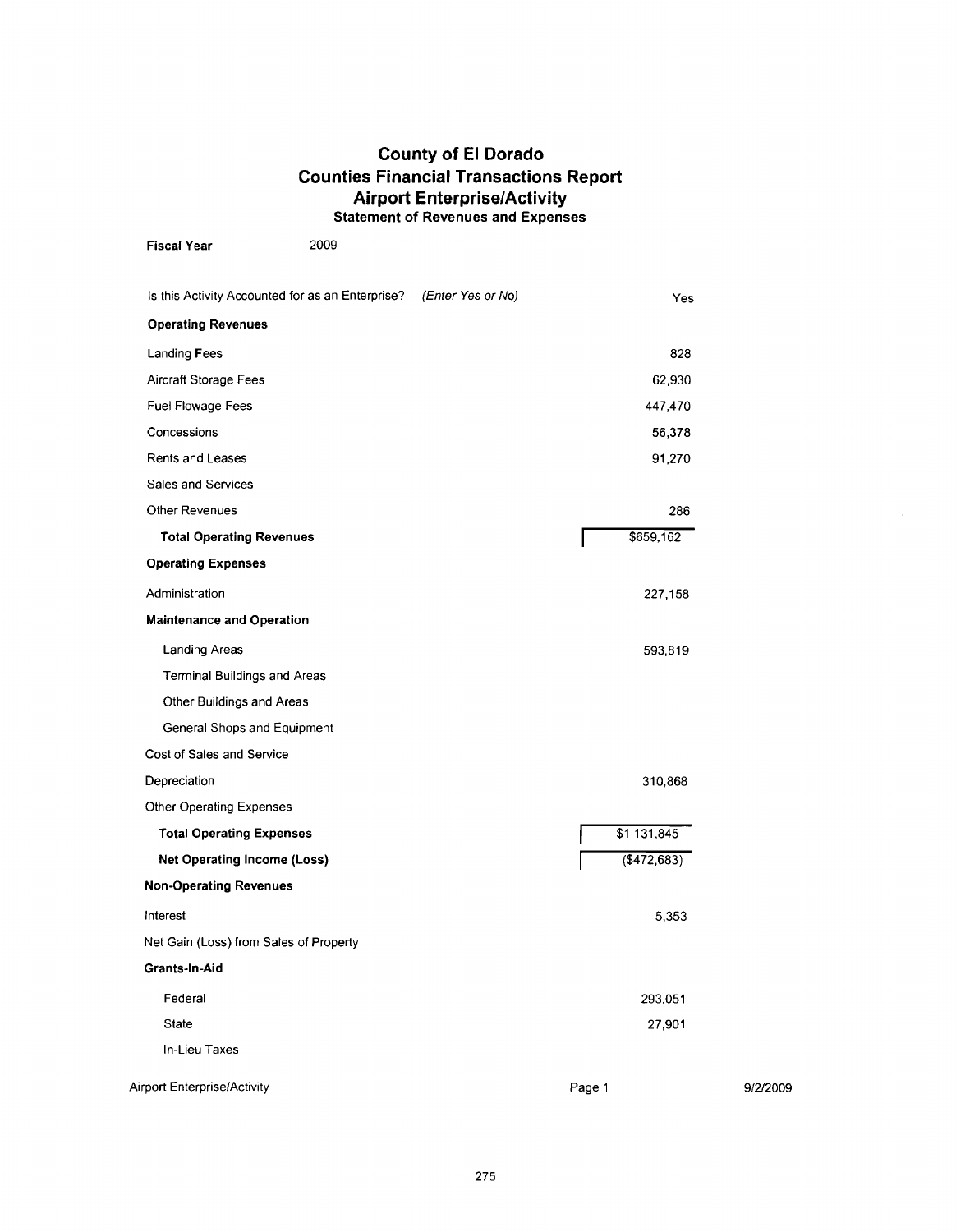#### **County of El Dorado Counties Financial Transactions Report Airport EnterpriselActivity Statement of Revenues and Expenses**

 $\sim 10^{-1}$ 

| <b>Fiscal Year</b>                  | 2009                                              |              |
|-------------------------------------|---------------------------------------------------|--------------|
| Other                               |                                                   |              |
| Other Non-Operating Revenues        |                                                   |              |
| <b>Total Non-Operating Revenues</b> |                                                   | \$326,305    |
| <b>Non-Operating Expenses</b>       |                                                   |              |
| Interest                            |                                                   | 1,035        |
| Judgments and Damages               |                                                   |              |
| <b>Taxes and Assessments</b>        |                                                   |              |
|                                     | Current Year Capital Outlay (Non-Enterprise Only) |              |
| Other Non-Operating Expenses        |                                                   |              |
| <b>Total Non-Operating Expenses</b> |                                                   | \$1,035      |
|                                     | Income (Loss) Before Operating Transfers          | (\$147, 413) |
| Transfers In from the County        |                                                   | 68,394       |
| Transfers Out to the County         |                                                   |              |
| <b>Total Transfers In (Out)</b>     |                                                   | \$68,394     |
| Net Income (Loss)                   |                                                   | ( \$79,019)  |
|                                     | Current Year Capital Outlay for Enterprise        | 340,824      |

9/2/2009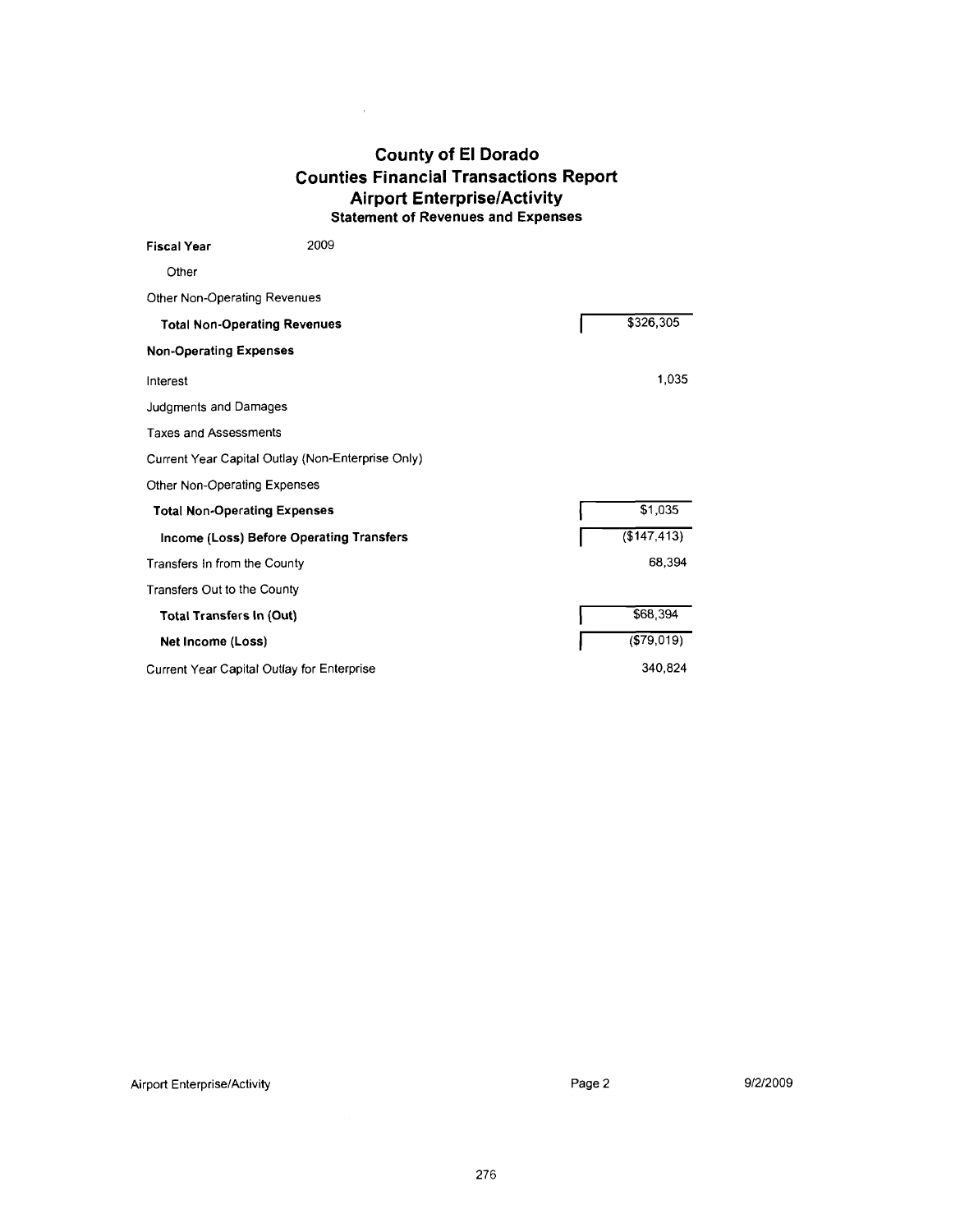| <b>Fiscal Year</b> | 2009 |
|--------------------|------|
|                    |      |

Forward from Prior Year (No Entry Required)

Debt Schedule (No Entry Required)

Fund Type Purpose (Purpose Field Must be Unique, Do Not Duplicate) Year of Issue (No Entry Required) Maturity Dates Beginning (No Entry Required) Maturity Dates Ending (No Entry Required) Principal Authorized (No Entry Required) Principal Issued (No Entry Required)

Yes

Other Long-Term Debt Schedule Governmental Compensated Absences **Ions Report**<br>
Ves<br>
Ves<br>
Other Long-Term Debt Schedule<br>
Governmental<br>
Compensated Absences<br>
1994<br>
1994<br>
1994<br>
1994<br>
1994<br>
1994<br>
1994<br>
1994<br>
1994<br>
1994<br>
1994<br>
1994<br>
1994<br>
1994<br>
1994<br>
1994<br>
1994<br>
1994<br>
1994<br>
1994<br>
1994<br>
1994

\$12,842,940

Adjustments to Principal in CY

Reason for Adjustment to Principal in CY

Principal Issued in CY (No Entry Required)

**Unmatured Principal, Beginning of Fiscal Year** 

Current Year Principal Payment

Principal Defeased in CY

**Principal Payments to Date** 

**Unmatured Principal, End of Fiscal Year** 

Current Year lnterest Payment

Amount Delinquent Principal

Amount Delinquent lnterest

-54,457

Change in accumulated value of sick leave and vac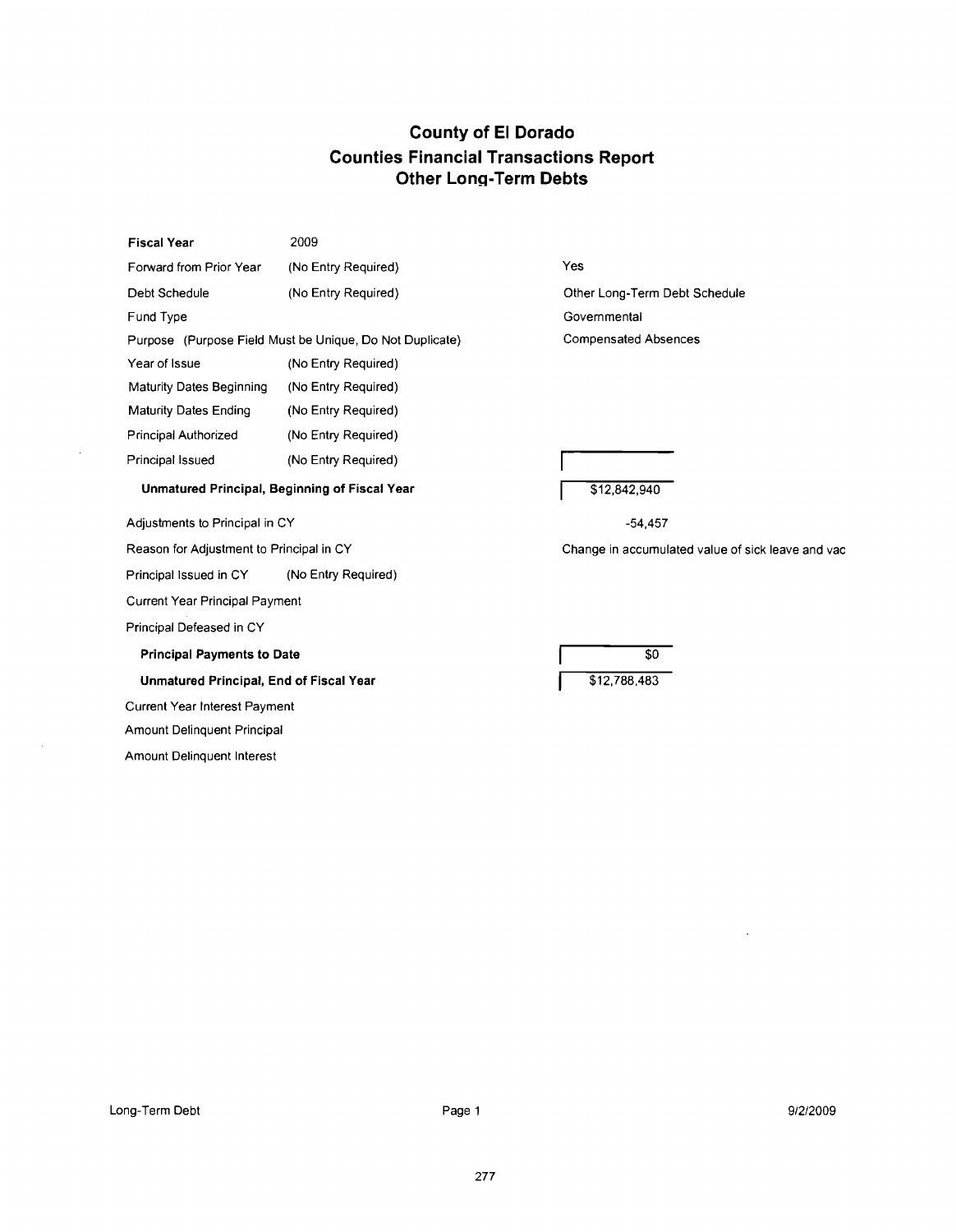| <b>Fiscal Year</b>                                       | 2009                |                               |
|----------------------------------------------------------|---------------------|-------------------------------|
| Forward from Prior Year                                  | (No Entry Required) | Yes                           |
| Debt Schedule                                            | (No Entry Required) | Other Long-Term Debt Schedule |
| Fund Type                                                |                     | Governmental                  |
| Purpose (Purpose Field Must be Unique, Do Not Duplicate) |                     | Equipment 2005                |
| Year of Issue                                            | (No Entry Required) |                               |
| Maturity Dates Beginning                                 | (No Entry Required) |                               |
| <b>Maturity Dates Ending</b>                             | (No Entry Required) |                               |
| Principal Authorized                                     | (No Entry Required) |                               |
| Principal Issued                                         | (No Entry Required) |                               |
| Unmatured Principal, Beginning of Fiscal Year            |                     | \$407,553                     |
| Adjustments to Principal in CY                           |                     |                               |
| Reason for Adjustment to Principal in CY                 |                     |                               |
| Principal Issued in CY                                   | (No Entry Required) |                               |
| Current Year Principal Payment                           |                     | 130,199                       |
| Principal Defeased in CY                                 |                     |                               |
| <b>Principal Payments to Date</b>                        |                     | \$629,083                     |
| Unmatured Principal, End of Fiscal Year                  |                     | \$277,354                     |
| Current Year Interest Payment                            |                     | 17,443                        |
| Amount Delinquent Principal                              |                     |                               |
| Amount Delinquent Interest                               |                     |                               |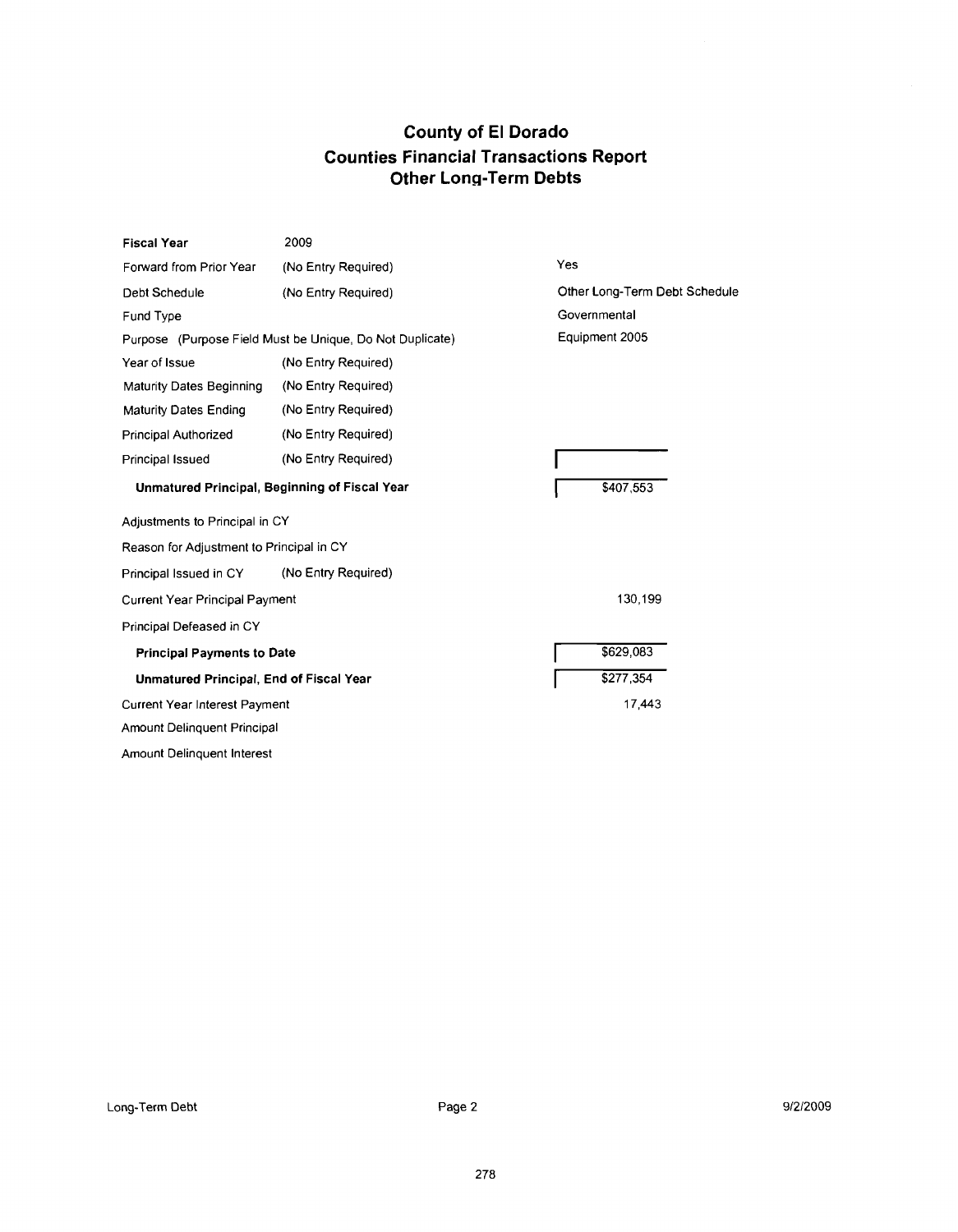| <b>Fiscal Year</b>                                       | 2009                |                               |
|----------------------------------------------------------|---------------------|-------------------------------|
| Forward from Prior Year                                  | (No Entry Required) | Yes                           |
| Debt Schedule                                            | (No Entry Required) | Other Long-Term Debt Schedule |
| Fund Type                                                |                     | Enterprise                    |
| Purpose (Purpose Field Must be Unique, Do Not Duplicate) |                     | General Fund Loan             |
| Year of Issue                                            | (No Entry Required) |                               |
| Maturity Dates Beginning                                 | (No Entry Required) |                               |
| <b>Maturity Dates Ending</b>                             | (No Entry Required) |                               |
| <b>Principal Authorized</b>                              | (No Entry Required) |                               |
| <b>Principal Issued</b>                                  | (No Entry Required) |                               |
| Unmatured Principal, Beginning of Fiscal Year            |                     | \$55,817                      |
| Adjustments to Principal in CY                           |                     |                               |
| Reason for Adjustment to Principal in CY                 |                     |                               |
| Principal Issued in CY                                   | (No Entry Required) |                               |
| <b>Current Year Principal Payment</b>                    |                     | 1,828                         |
| Principal Defeased in CY                                 |                     |                               |
| <b>Principal Payments to Date</b>                        |                     | \$1,828                       |
| Unmatured Principal, End of Fiscal Year                  |                     | \$53,989                      |
| <b>Current Year Interest Payment</b>                     |                     | 2,791                         |
| Amount Delinquent Principal                              |                     |                               |
| Amount Delinguent Interest                               |                     |                               |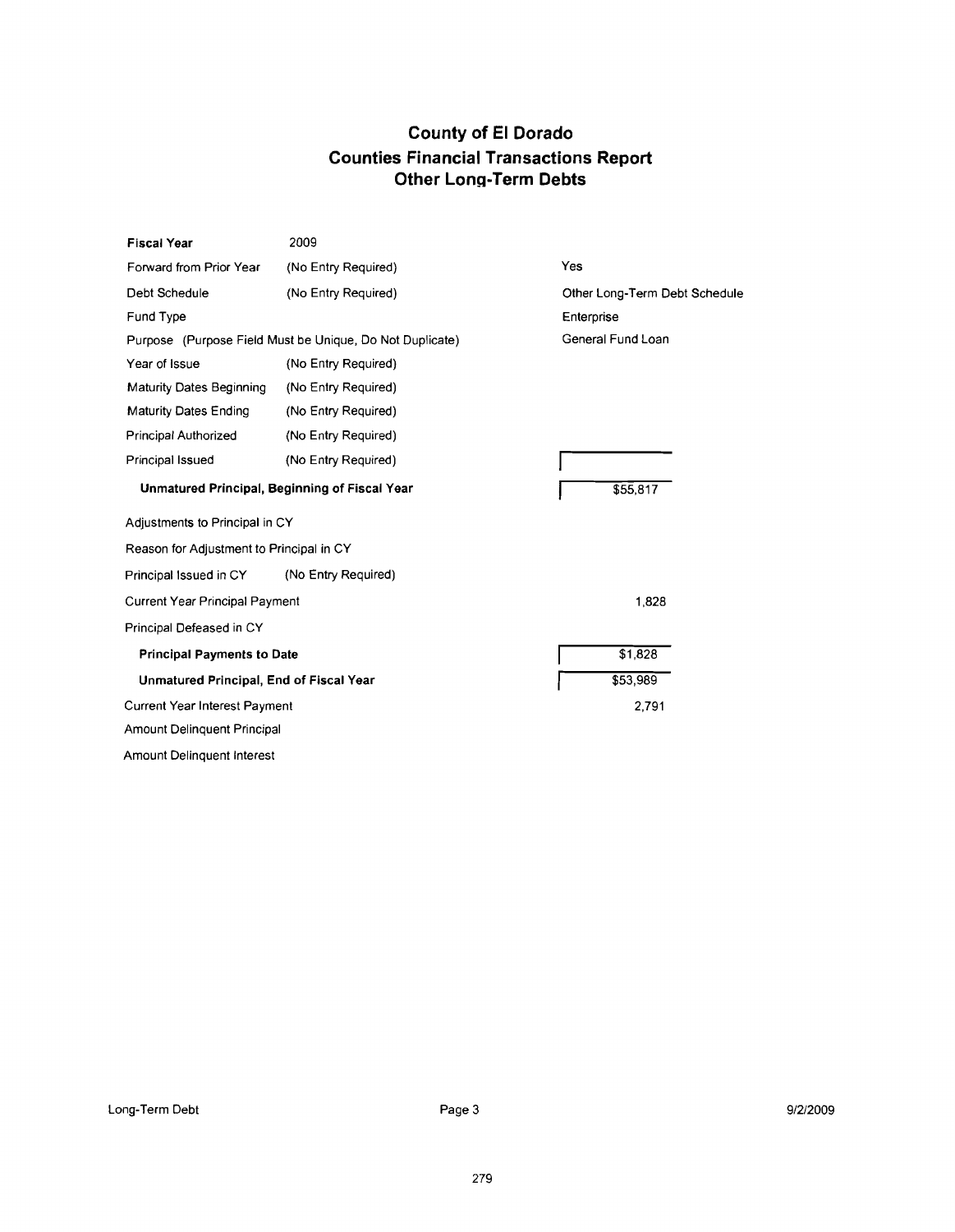| <b>Fiscal Year</b>                                       | 2009                |                                |  |
|----------------------------------------------------------|---------------------|--------------------------------|--|
| Forward from Prior Year                                  | (No Entry Required) | Yes                            |  |
| Debt Schedule                                            | (No Entry Required) | Other Long-Term Debt Schedule  |  |
| Fund Type                                                |                     | Governmental                   |  |
| Purpose (Purpose Field Must be Unique, Do Not Duplicate) |                     | Postclosure Landfill Liability |  |
| Year of Issue                                            | (No Entry Required) |                                |  |
| Maturity Dates Beginning                                 | (No Entry Required) |                                |  |
| <b>Maturity Dates Ending</b>                             | (No Entry Required) |                                |  |
| Principal Authorized                                     | (No Entry Required) |                                |  |
| Principal Issued                                         | (No Entry Required) |                                |  |
| Unmatured Principal, Beginning of Fiscal Year            |                     | \$8,109,468                    |  |
| Adjustments to Principal in CY                           |                     |                                |  |
| Reason for Adjustment to Principal in CY                 |                     |                                |  |
| Principal Issued in CY                                   | (No Entry Required) |                                |  |
| <b>Current Year Principal Payment</b>                    |                     |                                |  |
| Principal Defeased in CY                                 |                     |                                |  |
| <b>Principal Payments to Date</b>                        |                     | \$0                            |  |
| Unmatured Principal, End of Fiscal Year                  |                     | \$8,109,468                    |  |
| Current Year Interest Payment                            |                     |                                |  |
| Amount Delinquent Principal                              |                     |                                |  |
| Amount Delinguent Interest                               |                     |                                |  |

 $\mathcal{A}^{\mathcal{A}}_{\mathcal{A}}$  and  $\mathcal{A}^{\mathcal{A}}_{\mathcal{A}}$  and  $\mathcal{A}^{\mathcal{A}}_{\mathcal{A}}$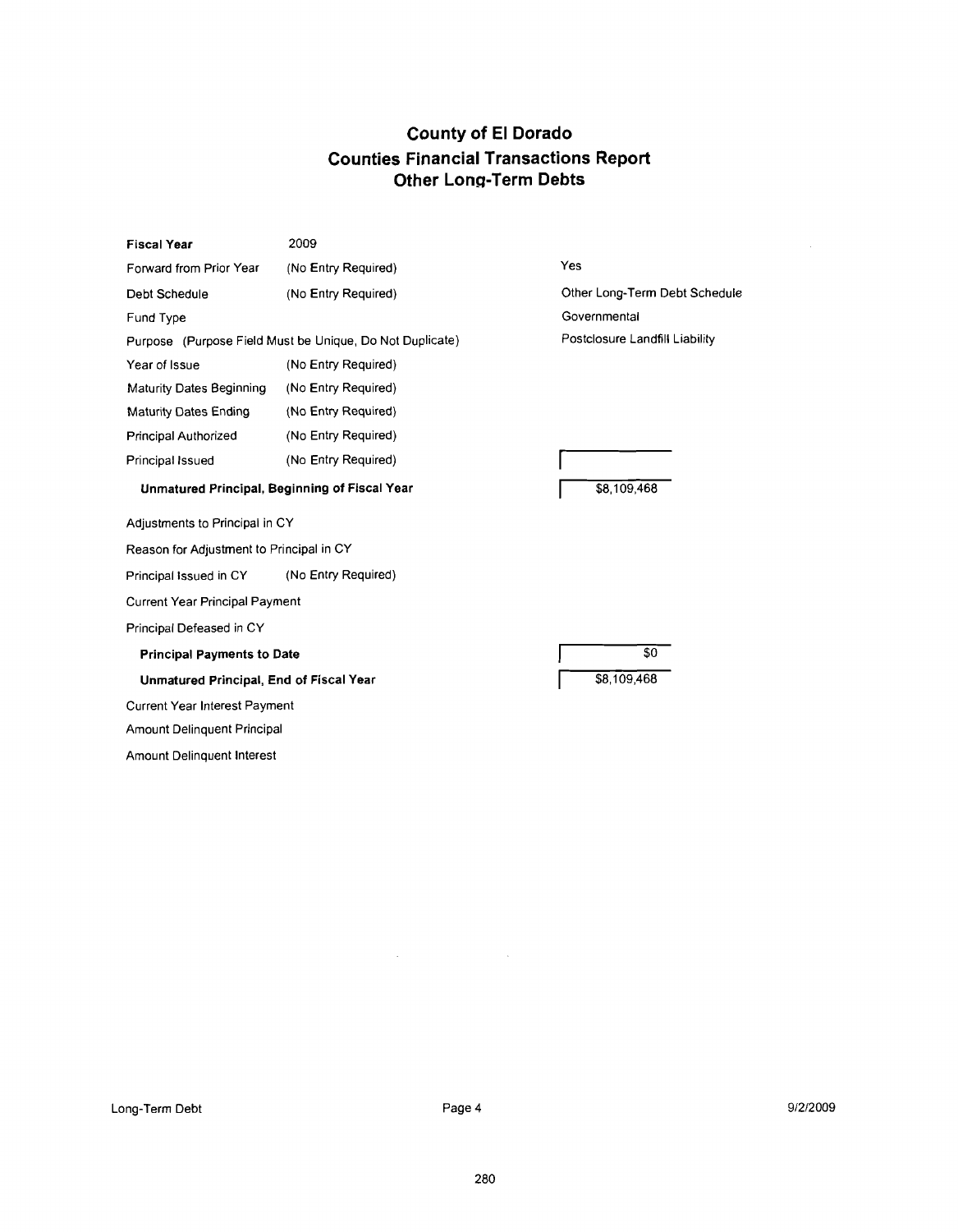### **County of El Dorado Counties Financial Transactions Report Construction Financing**

| <b>Fiscal Year</b>                | 2009                                                      |                                     |
|-----------------------------------|-----------------------------------------------------------|-------------------------------------|
| Forward from Prior Year           |                                                           | Yes                                 |
| Fund Type                         |                                                           | Enterprise                          |
| Loan Type                         |                                                           | <b>State</b>                        |
| Contract Date                     |                                                           | 7/1/1985                            |
| Purpose                           |                                                           | Airport Improvements                |
| of Fiscal Year                    | Maximum Repayment Obligation per Contract, Beginning      | \$221,694                           |
|                                   | Initial Amount of Repayment Obligation                    |                                     |
|                                   | Adjustment 1 to Repayment Obligation in CY                |                                     |
|                                   | Reason for Adjustment 1 to Repayment Obligation in CY     |                                     |
|                                   | Adjustment 2 to Repayment Obligation in CY                |                                     |
|                                   | Reason for Adjustment 2 to Repayment Obligation in CY     |                                     |
| <b>End of Fiscal Year</b>         | <b>Maximum Repayment Obligation per Contract,</b>         | \$221,694                           |
|                                   | Principal Amount Expended to Date on behalf of the County |                                     |
| <b>Principal Payments to Date</b> |                                                           | \$47,315                            |
|                                   | Principal Amount Unmatured, Beginning of Fiscal Year      | 17,472                              |
| Adjustment to Principal in CY     |                                                           | $-1,522$                            |
|                                   | Reason for Adjustment to Principal in CY                  | Prior year principal balance was ov |
|                                   | Principal Amount Received During the Fiscal Year          |                                     |
| Current Year Principal Payment    |                                                           | 9,463                               |
|                                   | Principal Amount Unmatured, End of Fiscal Year            | \$6,487                             |
| Current Year Interest Payment     |                                                           |                                     |
| Principal Amount Delinquent       |                                                           |                                     |
| Interest Amount Delinguent        |                                                           |                                     |

Note: Maximum Repayment Obligation refers to the maximum amount that may be borrowed as specified in each contract. DO NOT reduce Maximum Repayment Obligation by annual principal payments.

 $\bar{t}$